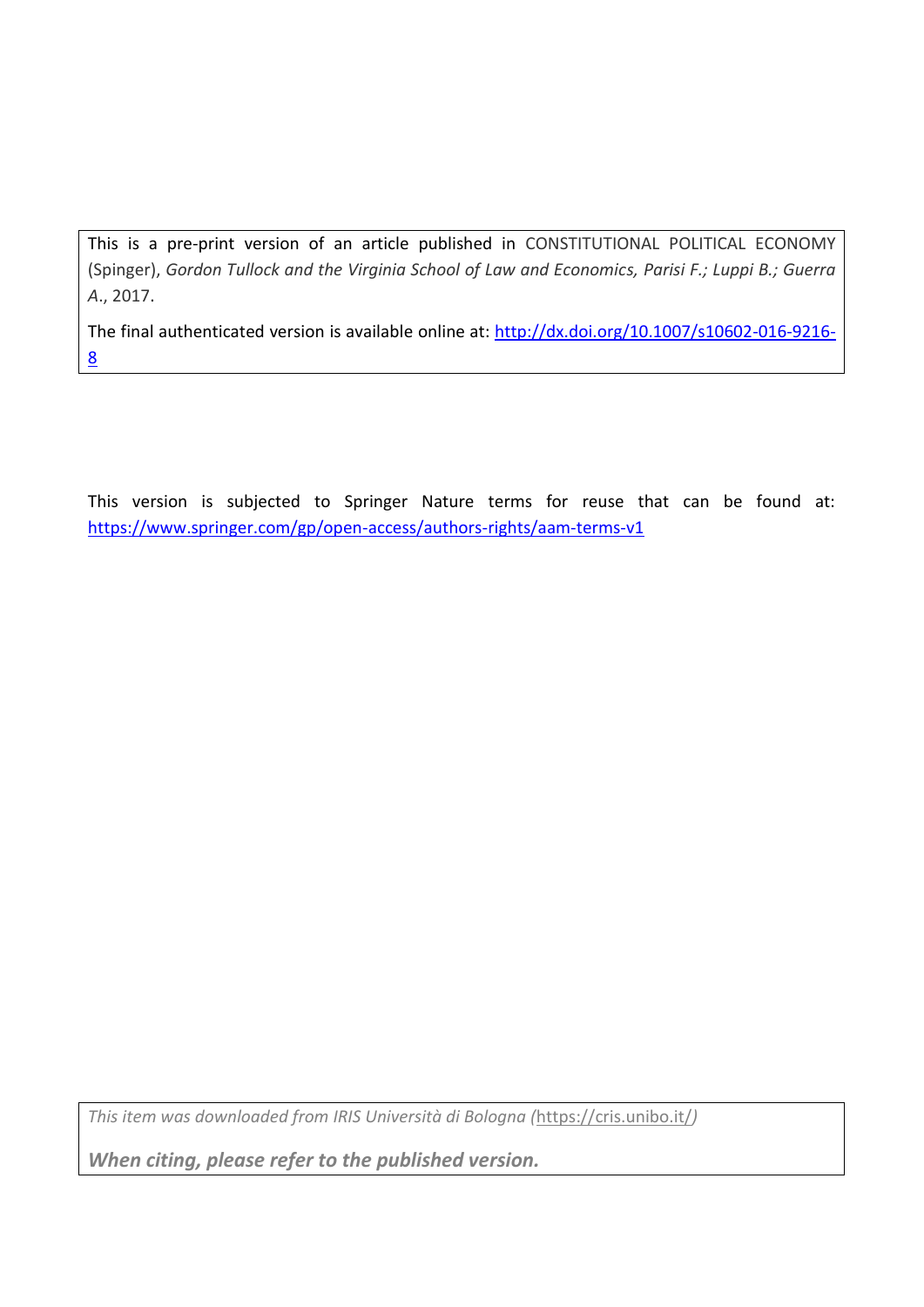Francesco Parisi<sup>1</sup> – Barbara Luppi<sup>2</sup> – Alice Guerra<sup>3</sup>

# **Gordon Tullock and the Virginia School of Law and Economics**

March 6, 2016

#### **Abstract**

In 1999 Gordon Tullock became Professor at the George Mason University Law School. Tullock's arrival at George Mason brought the economics department and the law school close together. The work that resulted during those years consolidated the methodological foundations for a different way of thinking about the economic analysis of law -- the "functional" approach to law and economics. The functional law and economics approach espoused by the Virginia School was not attacking any of the results of the Chicago School or the Yale School, but rather proposing a methodological shift. This paper presents some of the results developed by this school and illustrates Tullock's controversial positions on trials and on the common law system, through anecdotes, Tullock's own work and related scholarly contributions.

Gordon Tullock's intellectual legacy spans a wide range of subjects, from constitutional political economy and public choice to bureaucracy, law, and bioeconomics (Rowley, 2012). Tullock distinguished himself as an economist through his vigorous dissent from mainstream economic analysis, and simultaneously

 $\overline{a}$ 

<sup>&</sup>lt;sup>1</sup> F. Parisi, University of Minnesota Law School and Department of Economics, University of Bologna, Italy. Email: parisi@umn.edu. An earlier version of this paper was presented by Francesco Parisi at the memorial lectures for Gordon Tullock, organized by the Public Choice Society in 2015. The anecdotes and personal memories are by Francesco Parisi.

<sup>&</sup>lt;sup>2</sup> B. Luppi. Department of Economics, University of Modena and Reggio Emilia, Italy. Email: barbara.luppi@unimore.it

<sup>&</sup>lt;sup>3</sup> A. Guerra. Department of Business and Politics, Copenhagen Business School. Email: agu.dbp@cbs.dk.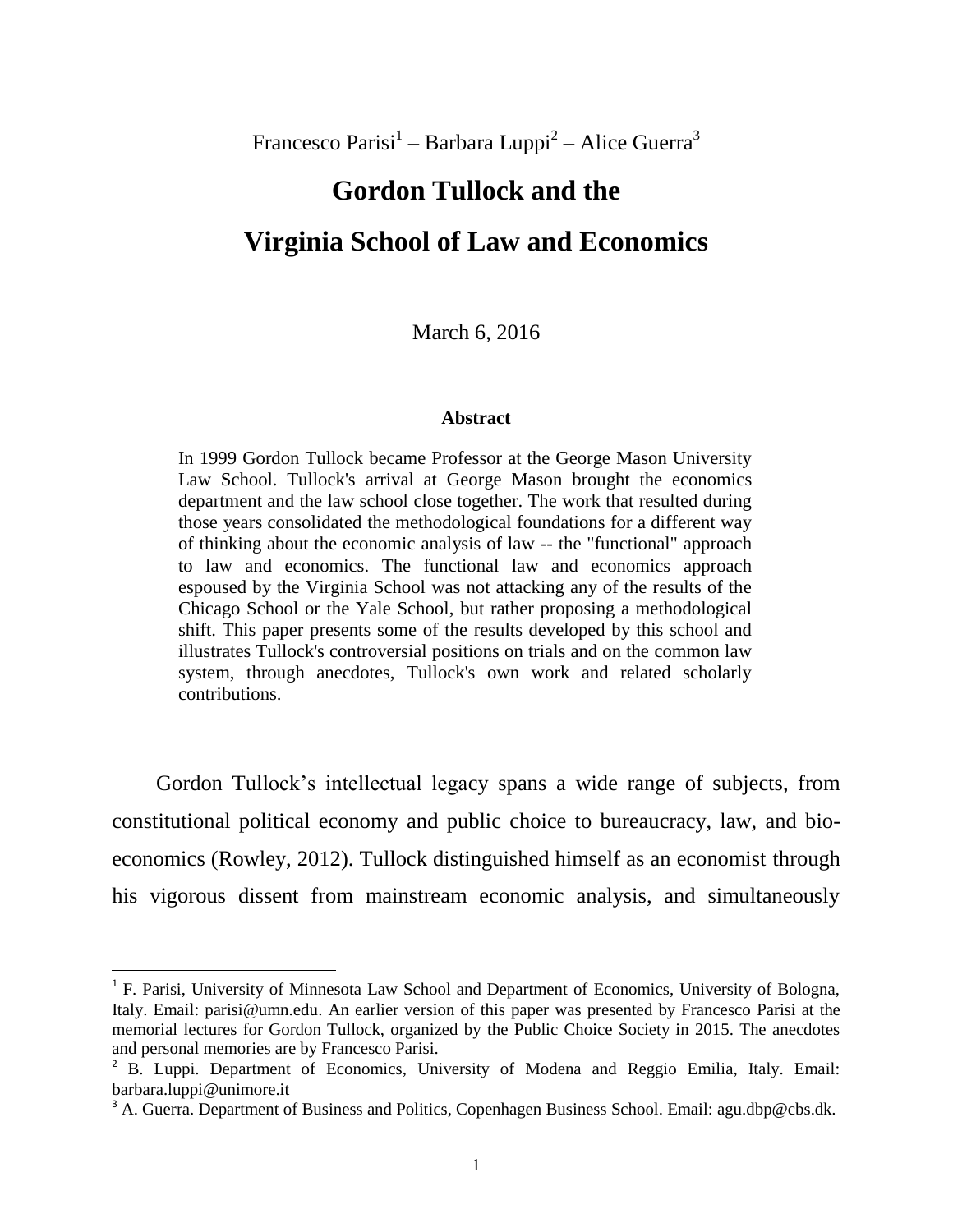contributed essentially to the foundation of the functional school of law and economics.

Rather than focusing on his extensive scholarship, this article intends to provide an overview of some of Tullock's writings, as well as personal memories of the beginning of Tullock's academic career at law school. The work that resulted from those years consolidated the methodological foundations of a different way of thinking about the economic analysis of law, now called the "functional" approach to law and economics. This functional approach to law and economics, as espoused by the Virginia School, was not attacking any of the results of the Chicago School or the Yale School, but rather proposed a methodological shift. This paper presents some of the results developed by this school and illustrates Tullock's controversial positions on trials and on the common law system through anecdotes, Tullock's own work, and related scholarly contributions.

The paper is divided into three sections. In the first section, we discuss Gordon Tullock's intellectual background and his academic career through personal anecdotes of Prof. Parisi, who was his colleague at that time at George Mason University School of Law. During his tenure at the law school Tullock contributed to laying the intellectual foundations for a functional approach to law and economics. We discuss Tullock's functional approach to law and economics scholarship, also in the light of Prof. Parisi's personal experiences with Tullock. In the second section, we provide an overview of Tullock's reasoning concerning the relative merits of the common and continental law, and of fee-shifting (English versus American) rules. We also discuss some extensions to examine institutional differences of adversarial versus inquisitorial legal systems and, specifically, how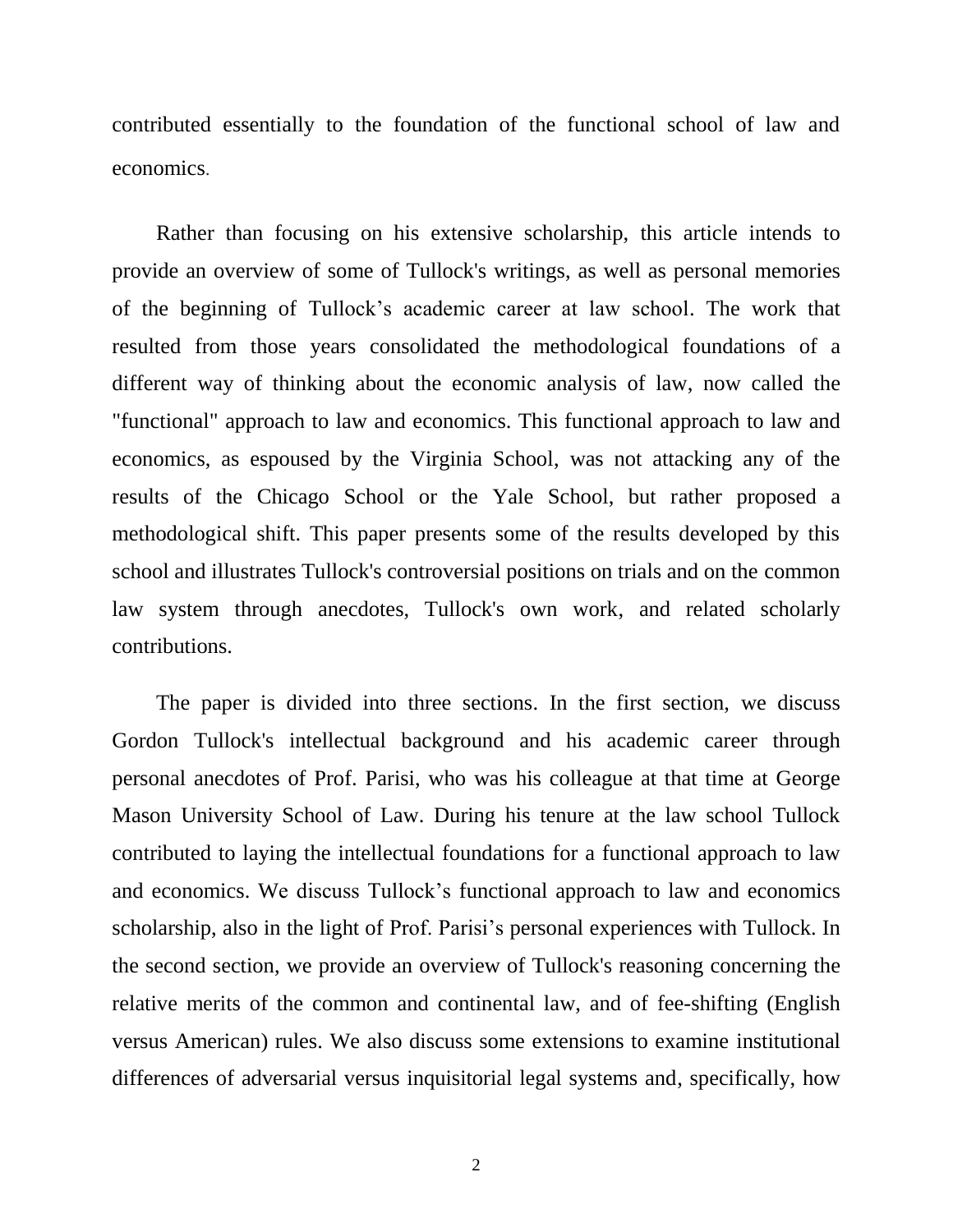fee-shifting rules affect the evolution of common law systems. The third section concludes with some final considerations about Gordon Tullock's legacy in law and economics.

# **1. Gordon Tullock: The Law and Economics Scholar**

Gordon Tullock was a lawyer by training and an economist by nature, so it is not surprising that he contributed to legal scholarship, becoming a pioneer in law and economics. He received his JD from the University of Chicago Law School in 1947. He also joined the Foreign Service in 1947, but in the few months in between, he practiced law in downtown Chicago.

As an academic, Tullock held academic positions in political science, economics, and international studies departments, but it was not until his later years that he transitioned full time to legal academia. In the following, we provide a personal account of Gordon Tullock's years as a legal academic, followed by a discussion of his important role in setting the methodological foundations for the functional approach to law and economics.

## **1.2 Gordon Tullock's Early Steps at the Law School**

 $\overline{\phantom{a}}$ 

Despite his educational background in law and his academic interest in law, it was not until 1999 that he joined a law faculty, at the George Mason University School of Law. I<sup>4</sup> personally voted on Gordon Tullock's hiring when I was a professor at George Mason University School of Law. As is customary, the hiring of a full professor at George Mason requires three faculty votes: in the first round,

<sup>&</sup>lt;sup>4</sup> The anecdotes and personal memories here are courtesy of Prof. Parisi, who was a colleague of Prof. Tullock's when he joined the Law Faculty at George Mason University.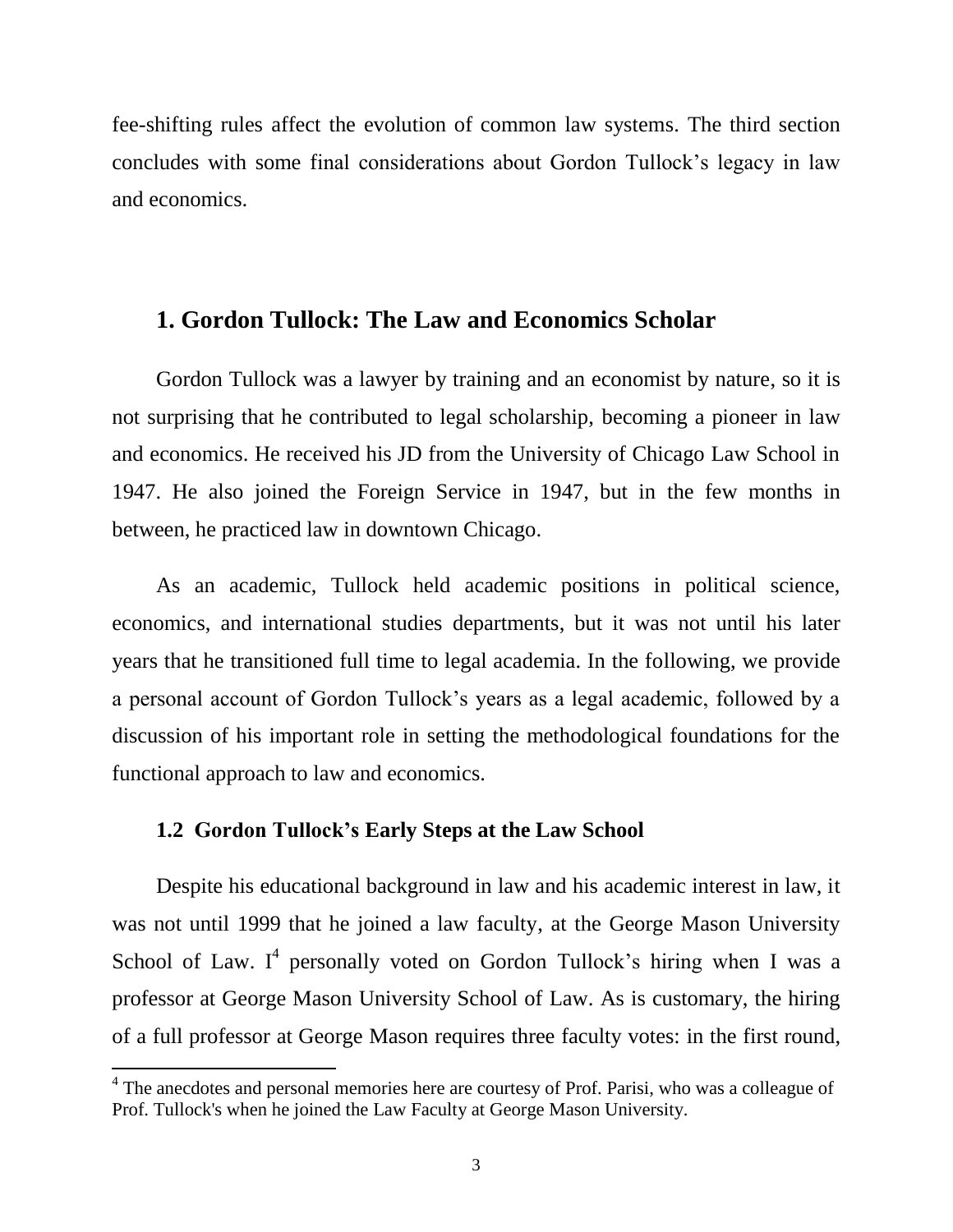the entire faculty votes for the faculty appointment of the candidate, then the tenured faculty votes to grant tenure, and finally the full professors vote to grant full professorship to the new hire. Thus, as a newly promoted full professor, I got to vote three times on Gordon Tullock's appointment. Tullock's appointment was a no-brainer to all of us. Interestingly, however, I detected some unspoken concerns as the voting moved up the ranks. George Mason's law deans followed the practice of linking salary increases and summer research grants to a faculty member's citation count and publication record. Tullock had almost as many citations as the rest of our faculty put together, so some concern arose that Tullock could absorb the greater part of the discretionary faculty budget for himself.

Budget concerns aside, Tullock's arrival at the law school was cheered by all of us. His affiliation was at the law school and his office was in the wing of the law school next to Institute of Humane Studies and Mercatus Center – organizations with which Tullock shared great intellectual affinity. During those years, the J.M. Buchanan Center for Political Economy created a program in law and economics, which was co-directed by Charles Rowley and myself. These events were followed by the arrival of Vernon L. Smith and his experimental lab and the creation of a JD/PhD joint degree program in law and economics. These brought the economics department and the law school closer together. Thanks to the prior pioneering efforts of Dean Henry G. Manne, George Mason was already academically known for its strong emphasis on economic analysis of law, and the arrival of Gordon Tullock and Vernon Smith brought the George Mason School of Law and Economics to the forefront of academic and scientific research.

In the years 1999 and 2000, the J.M. Buchanan Center for Political Economy organized a series of lectures that were subsequently published in a volume titled "*The Origins of Law and Economics*". For these lectures, all of the "founding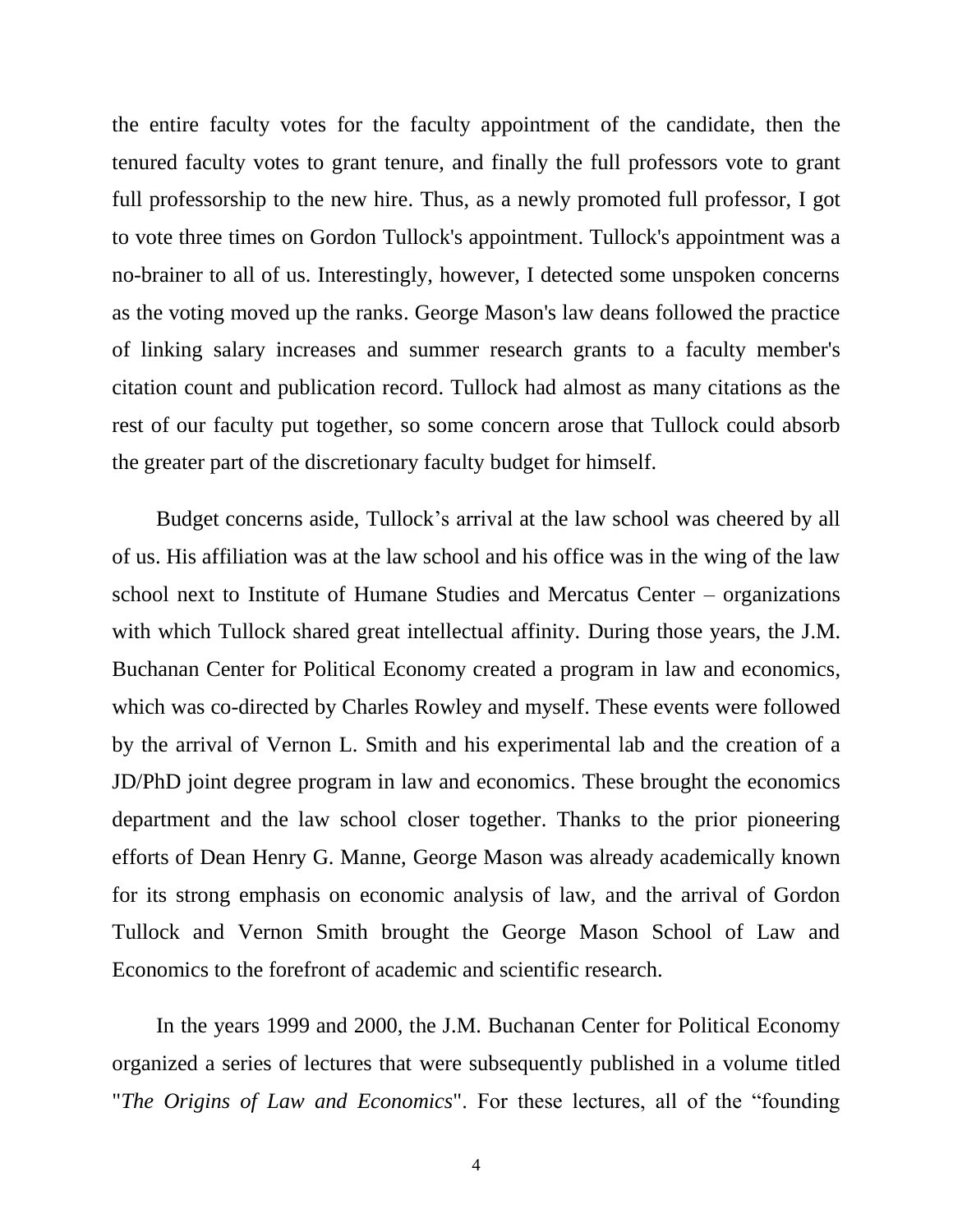fathers" of the field were invited, whether from the Yale School, the Chicago School, or other universities, and were asked to present papers on the origins and methodological foundations of law and economics.

Tullock attended all lectures and joined the speakers for the dinners that followed their presentations. I was also present at these dinners, and I had the privilege of witnessing the interactions and conversations that Tullock had with the presenters.

While Gordon Tullock's academic recognition in the public choice community was gronded on his many contributions to the field – from his rentseeking models to his co-authored *Calculus of Consent* – his reputation in the law and economics community was mostly tied to one specific contribution – his 1971 book *The Logic of the Law.* Tullock's book was novel and yet controversial or his time, and set Tullock apart – isolated, one might say – from the other early contributors to law and economics. Unlike his contemporaries who attempted to highlight the compatibility of the efficiency criterion with ethical and moral principles, Tullock ventured on a solitary mission, developing a non-ethical foundation for law. His attempt to deduce legal principles that were not based on ethics or morality, but rather deduced from a framework of Pareto optimality was met with skepticism by his contemporary fellow academics. His framework was rooted on three, fairly non-controversial assumptions: (1) equality under the law; (2) self-interest of the subjects of the law; and (3) individual choice and revealed preferences. For a quarter of a century, Tullock's framework remained unappreciated and virtually ignored by legal and economic scholars – concerned as they were about reconciling efficiency with ethics and morality, rather than highlighting the ethical and moral foundations of the efficiency criterion.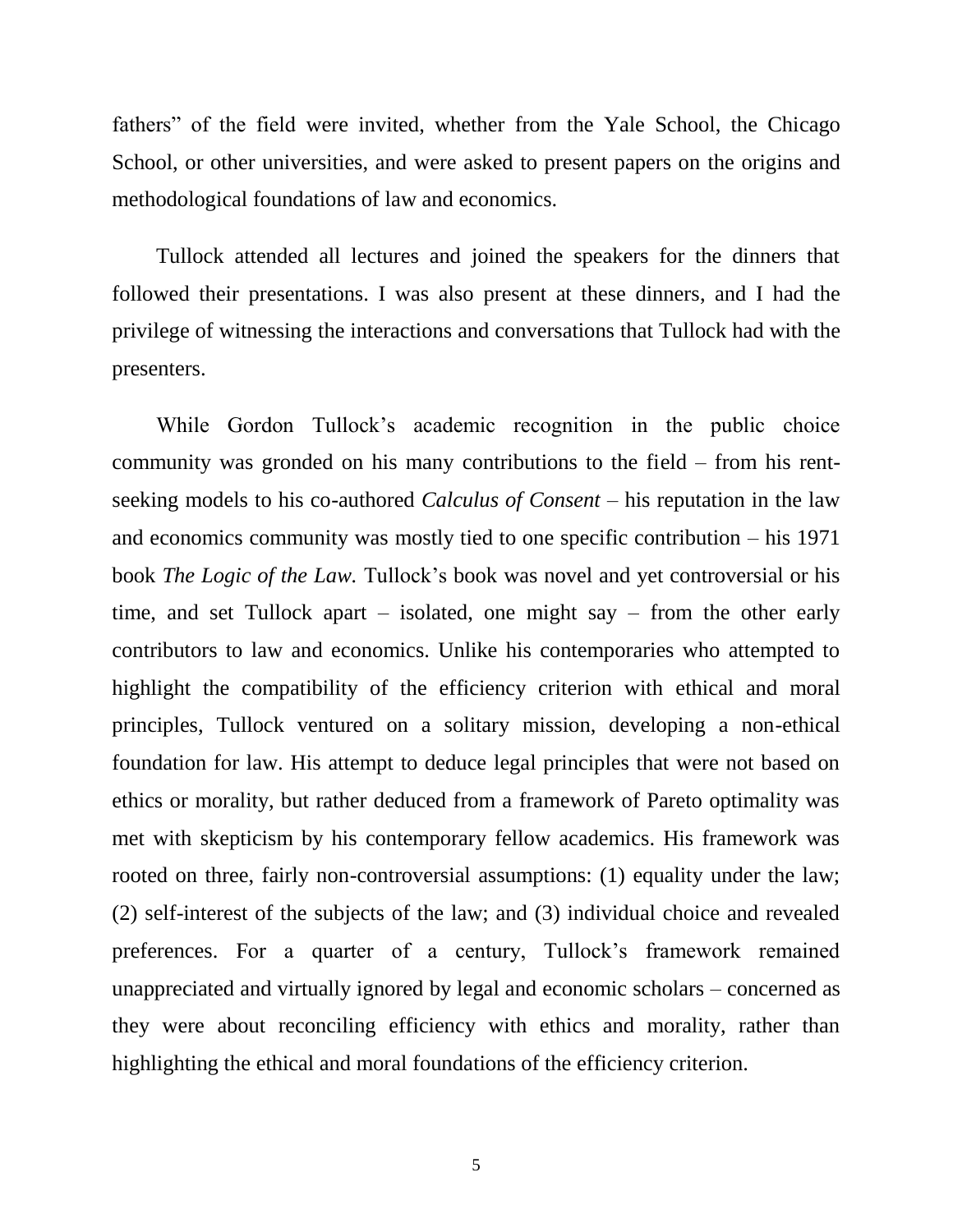#### **1.2. Tullock and the Functional Approach to Law and Economics**

When Tullock entered legal academia at George Mason School of Law, it became immediately clear that he was a scholar of a different kind. He obviously believed that law could be an important instrument to promote social welfare. But Tullock was not at ease with the "positive" economic analysis of the Chicago school, and with the idea that common law rules evolve spontaneously toward efficiency through a process of natural selection, and he was similarly skeptical of the "normative approach" of the Yale school, which in Tullock's view excessively focused on market failures and the design of laws to correct them. In 2001, Richard Posner and I described Tullock's approach as the "functional" approach, which is closely tied to the Virginia school of Public Choice theory (Posner and Parisi, 1999).

The functional approach to law and economics stands at the interface of law, economics, and public choice theory. It relates to the standard law and economics approach as constitutional and political economy relate to public choice theory. The functional law and economics approach is normative at the meta-level. In other words, while it is normative in the sense that it attempts to identify mechanisms for producing healthy and efficient laws, it is not normative at the micro "rule" level. It does not use economics to test whether any specific substantive law is efficient or not. Instead, it uses economics to test whether or not a lawmaking process is free from collective decision-making failures.

For a quarter of a century, Tullock's framework remained unappreciated and virtually ignored by legal and economic scholars – concerned as they were about reconciling efficiency with ethics and morality, rather than highlighting the ethical and moral foundations of the efficiency criterion. Tullock's methodological

6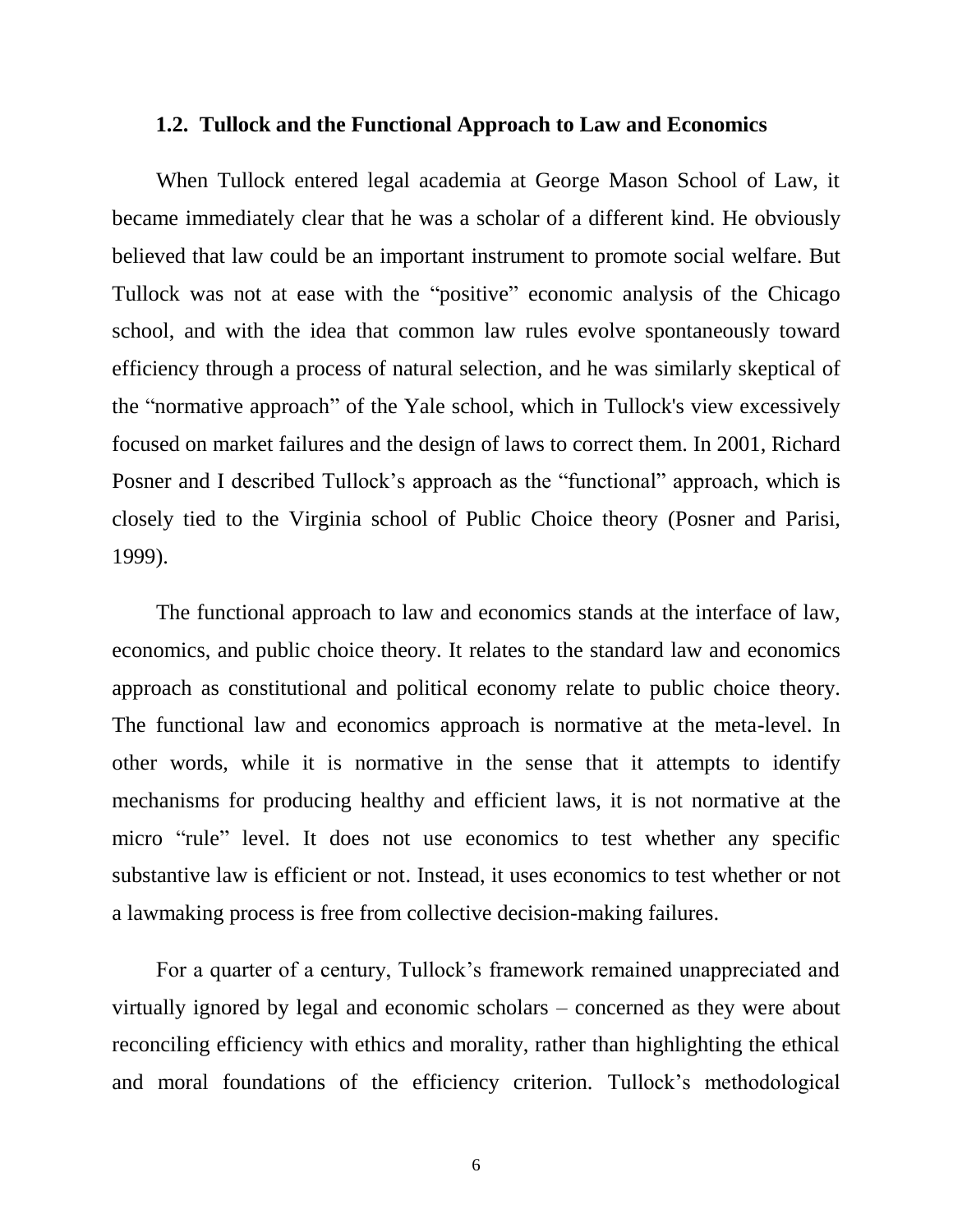premises, as expressed in his 1971 *The Logic of the Law* proved particularly valuable in setting the foundations for the functional approach to law and economics. Tullock's system, built on equality, methodological individualism and revealed preference, gave renewed relevance to the Pareto efficiency criterion in law. Law and economics scholars had until that point dismissed the Pareto criterion as useless for legal policy making. How would it possible to make any legal change without negatively affecting at least somebody in society, Calabresi (1991) asked. Tullock's framework was instead entirely built on the Pareto criterion. Equal citizens, moved by self-interest, could reveal their true preferences over alternative legal rules. The pursuit of individual interests would lead to collective well-being. The only task for legal policymakers would be that of creating institutions and mechanisms of choice that would induce individuals to reveal their true preferences through choice.

The best way to describe the resulting functional approach of the Virginia school is to use a metaphor used by Robert Cooter (who became editor, with Daniel Rubinfeld, of the International Review of Law and Economics after Charles Rowley and Anthony Ogus stepped down in 1988). Cooter said that if you asked a team of economists whether the price of potatoes today is efficient, the only way in which they could answer would be by a series of different questions. To answer the question, an economist would need to know a lot of things: the opportunity cost of land; transportation cost; how many potatoes get wasted along the way, and so on and so forth. Thus, even well-informed economists do not have enough information to know whether the price of potatoes today is efficient. Instead of asking for a catalog of information, a smart economist would investigate how the price came about. It can be inferred whether the price is efficient via a structural analysis of the market, and an analogous analysis can be performed with respect to

7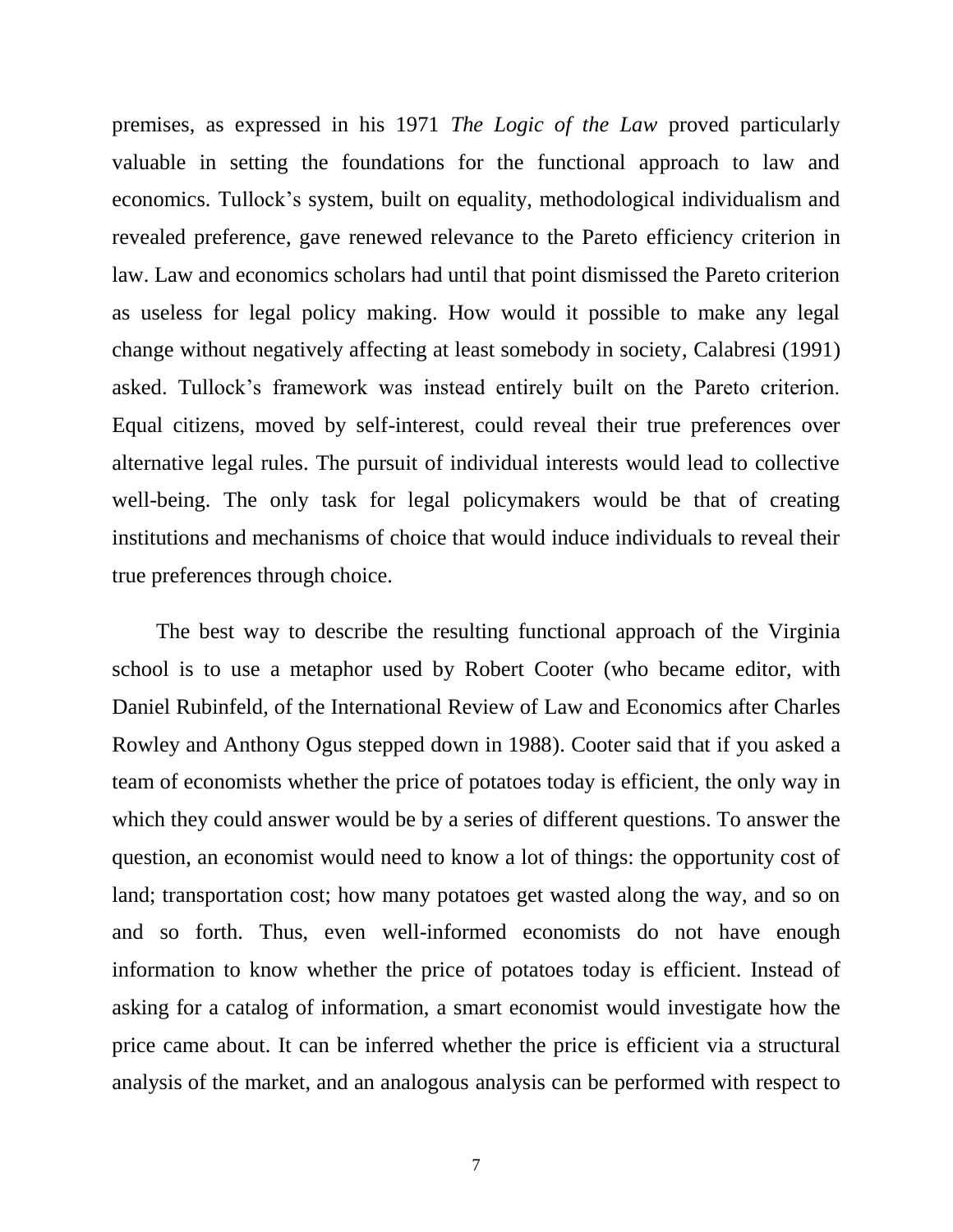the efficiency of law. Although in most situations there is not enough information available to tell whether a specific substantive law is efficient (there are too many side effects and pieces of information that escape our analysis), whether a law is efficient can be inferred by looking at how that law was generated and analyzing the lawmaking process that led to that law.

Over time, scholars of the Virginia School of Law and Economics (along with other scholars from other schools) came to identify themselves as "functionalist" as opposed to the "positivist" or "normativist". This functional approach gave a new generation of scholars an opportunity to revisit important questions concerning law and the institutional design of lawmaking.

# **2. Tullock's Controversial Positions**

It became very clear during those dinner conversations that Tullock took very controversial positions that puzzled even scholars that were very close to him, including Charles Rowley, who edited many of Tullock's volumes. Rowley was British, and a true believer in the common law, and Tullock repeatedly criticized the common law from many directions. We will present some of his controversial positions on the evolution of common law using a litigation model.

When litigation is modeled as a rent-seeking game, the plaintiff and defendant select the optimal litigation effort to maximize their expected payoffs. Litigation outcome is, however, uncertain, and the plaintiff may prevail on the defendant, depending on a number of factors. According to Tullock's (1980a) rent-seeking framework, a party will be more likely to be successful in litigation, the more effort that party puts into evidence discovery and legal briefing compared to the opponent. Tullock (1980a) identified a so-called probability success function according to which the probability of winning the case for one party equals the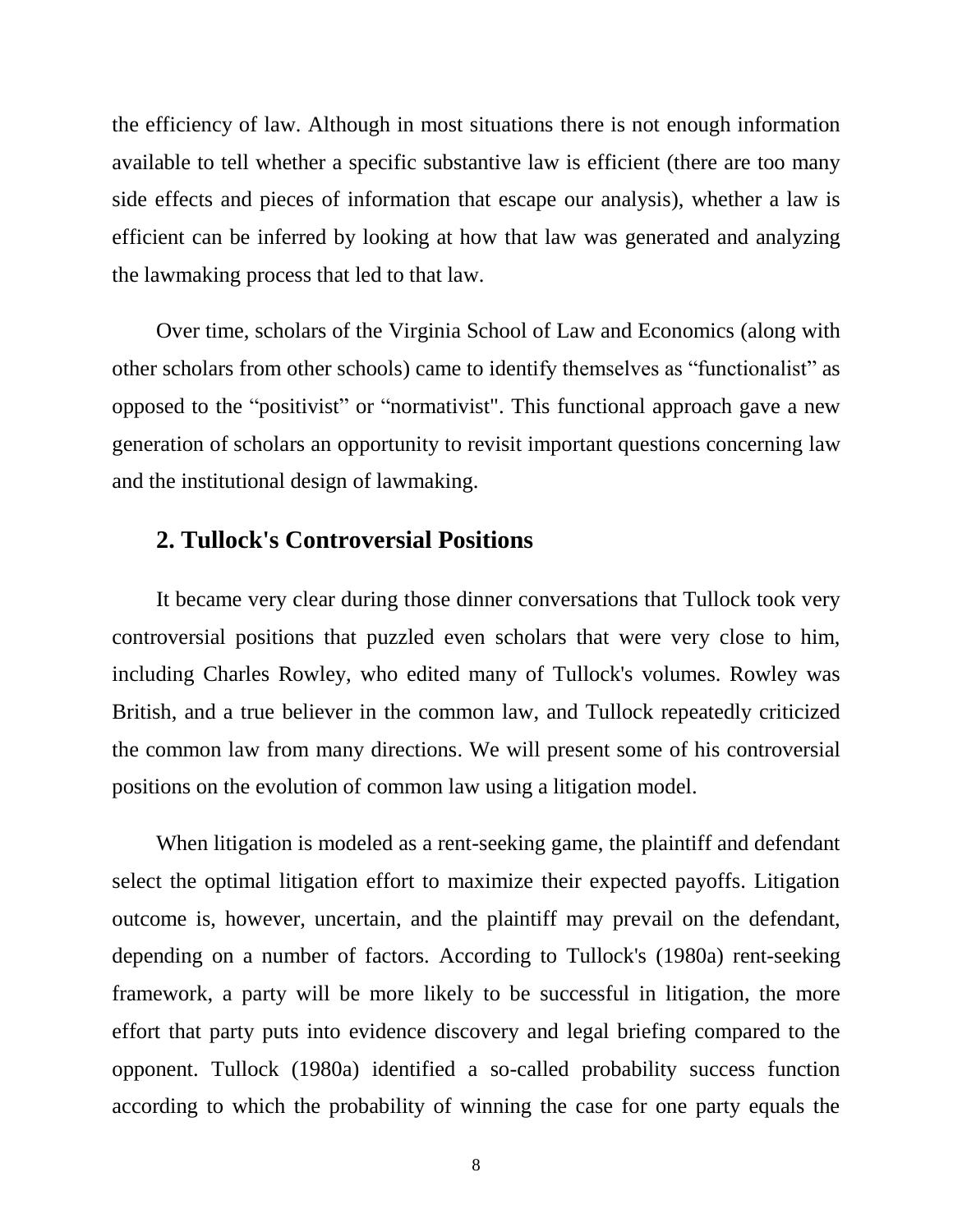ratio of the party's effort over the sum of total effort spent by both parties, i.e. the probability of party *i* to prevail in court is  $p_i = \frac{E}{R_i}$  $\frac{E_i}{E_i+E_j}$ , where  $E_i$  denotes party *i*<sup>c</sup>s effort and *i=P,D* identifies respectively the plaintiff and the defendant.

### **2.1 Adversarial Versus Inquisitorial Legal System**

Tullock's critical approach to trials was most famously articulated in his book "*Trials on Trial: The Pure Theory of Legal Procedure*" (Tullock, 1980b). Trials can be easily seen through a rent-seeking lens. It became obvious to Tullock that the adversarial system of adjudication exacerbates rent-dissipation in litigation. Litigation can be analogized to a fixed-sum game. Because parties are fighting for a fixed sum, there is not much opportunity to gain from cooperation. One party's gain is the other party's loss, so litigation becomes a rent-seeking game. Parties compete for that fixed source by investing in litigation costs. In that respect, the inquisitorial system dilutes the incentives to invest in rent-seeking. In the inquisitorial system, there is a third party (the judge), which essentially adds an additional denominator in the rent-seeking function, which thus reduces the returns from litigation investments. The different litigation incentives created by an adversarial and inquisitorial system will be illustrated in the following, using the analytical framework proposed by Parisi (2002).

In the standard rent-seeking models, procedural aspects of legal systems are not taken into account. Adversarial and inquisitorial legal procedures differ as to the degree of control the judge has over the evidentiary process. In a typical adversarial proceeding, the judge plays no role in the evidentiary process and the result of the proceeding depends solely on the parties' litigation efforts. On the other side, in a typical inquisitorial proceeding, the judge determines the order of the evidence during the trial and evaluates the credibility and the relative strength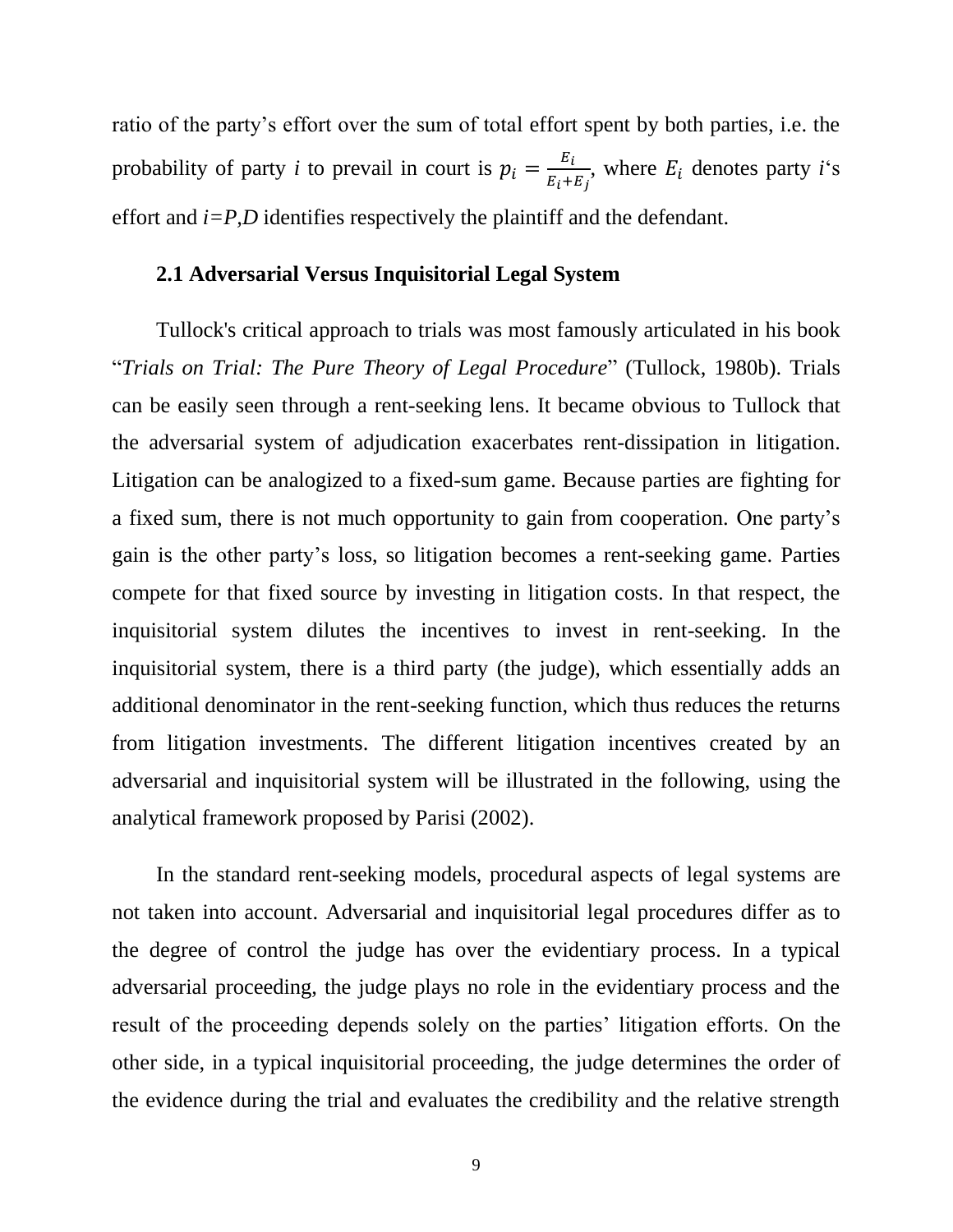of each piece of evidence discussed in court. Parisi (2002) captures Tullock's intuition and models the presence of inquisitorial elements of a proceeding in a rent-seeking framework, in order to study its effect on parties' litigation expenditures. Procedural rules rarely fit neatly in the adversarial or inquisitorial categories, often presenting elements of both. Hence, Parisi (2002) introduces an institutional variable,  $w$ , that measures the weight assigned to the inquisitorial element when a judge is an active player in the fact and legal truth-finding. This institutional variable allows one to measure the relative dominance of an inquisitorial procedure over the adversarial components.

Plaintiff and defendant invest in litigation effort, denoted respectively by  $E_P$ and  $E_D$ . Each party's litigation cost is denoted as  $c(E_i)$ ,  $i = P, D$ . In the inquisitorial procedure, the judge invests effort  $E_I$  in the evidence discovery. The total value of the case is denoted with *V*. In the presence of inquisitorial elements in the proceeding, the probability that each party will prevail in the proceeding depends not only on the plaintiff's and defendant's litigation efforts, but also on the judge's decisions. The expected litigation return of each party is a weighted average of the inquisitorial and adversarial components, where the weight is the institutional component w.<sup>5</sup>

The plaintiff chooses his effort level  $E_p$  in order to maximize the expected return from litigation:

$$
R_P^e = \left[ w E_J + (1 - w) \, \frac{E_P}{E_P + E_D} \right] V - c(E_P) \tag{1}
$$

 $\overline{\phantom{a}}$ 

<sup>&</sup>lt;sup>5</sup> Following Parisi (2002), a change in the mix of adversarial and inquisitorial components w should have no effect on the total return, but may change the plaintiff and defendant's returns from litigation.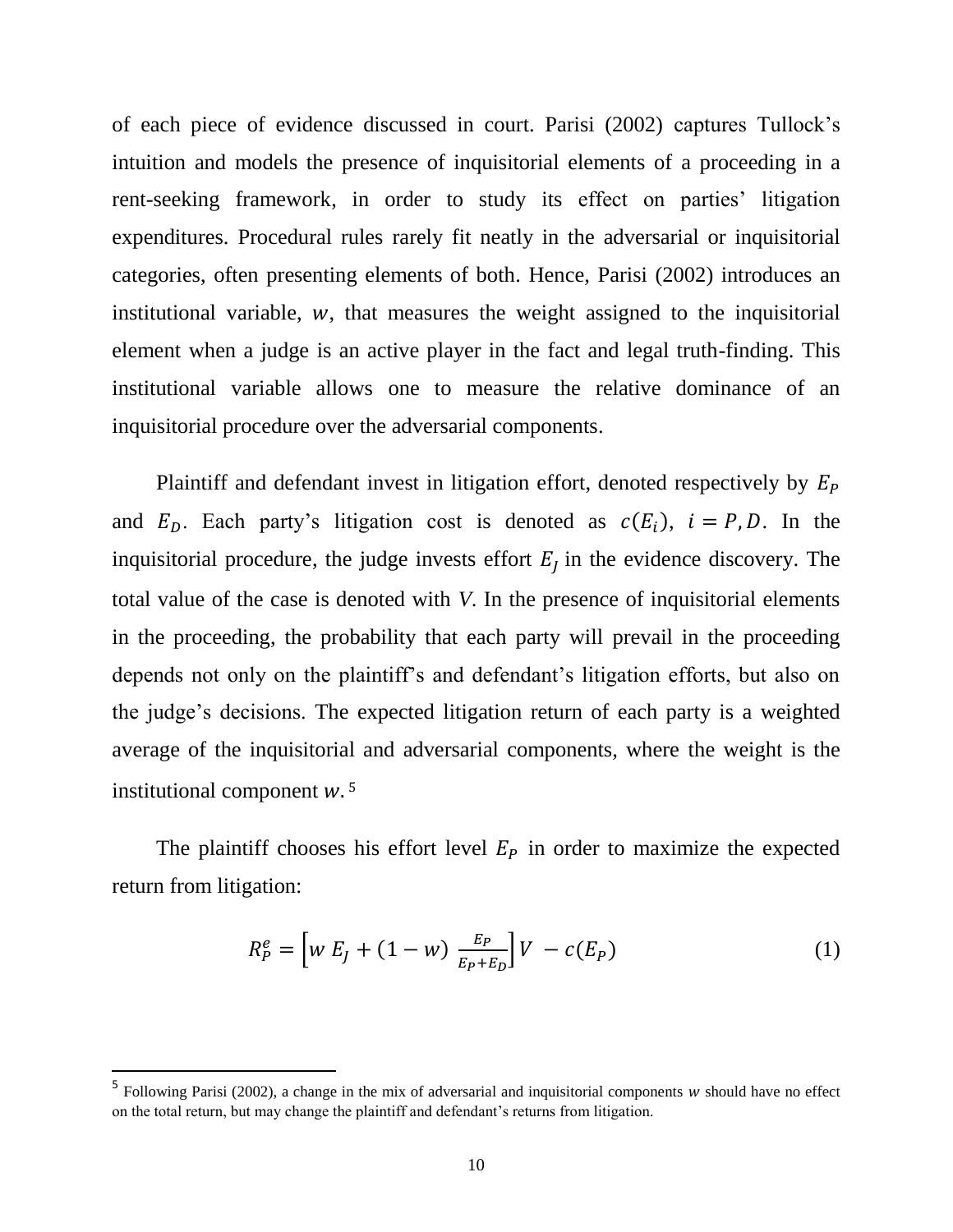Similarly, the defendant chooses his effort level  $E<sub>D</sub>$  in order to minimize the expected costs from litigation:

$$
R_D^e = -\left[w E_J + (1 - w) \frac{E_P}{E_P + E_D}\right] V - c(E_D) \tag{2}
$$

The Nash equilibrium expenditures are

 $\overline{\phantom{a}}$ 

$$
E_P^* = E_D^* = \frac{(1 - w)V}{4 c}
$$
 (3)

Analogously to a standard rent-seeking model, in a purely adversarial system,  $(w = 0)$ , each party will invest one quarter of the full value of the case V. The total dissipation at equilibrium will be one half of the value of the case. When the proceeding presents an inquisitorial component  $(w > 0)$ , each party will invest in litigation an effort which is always lower than the comparable effort in a purely adversarial system.<sup>6</sup>

From a normative perspective, this allows us to identify the optimal institutional choice of the legal procedure, summarized by the institutional variable , that indicates the weight assigned to the proactive role of the court in truthfinding. As more weight is assigned to adversarially-produced evidence  $w$ , the litigation expenditures and total dissipation will increase. The adversarial procedure increases litigation expenditures and exacerbates total dissipation caused by rent-seeking. The presence of inquisitorial elements in the proceeding reduces total litigation expenditures the more weight is assigned to inquisitorially produced evidence,  $w$ . In other words, an increase in judicial scrutiny of the adversary

 $6$  Total dissipation increases monotonically in the number of participants N in litigation, ranging from one half up to the full value of the case. See Dari-Mattiacci and Parisi (2005) on the mixed-strategy solution to Tullock's paradox. See also Higgins, Shugart and Tollison (1985) for rent-seeking contests with endogenously determined numbers of litigants.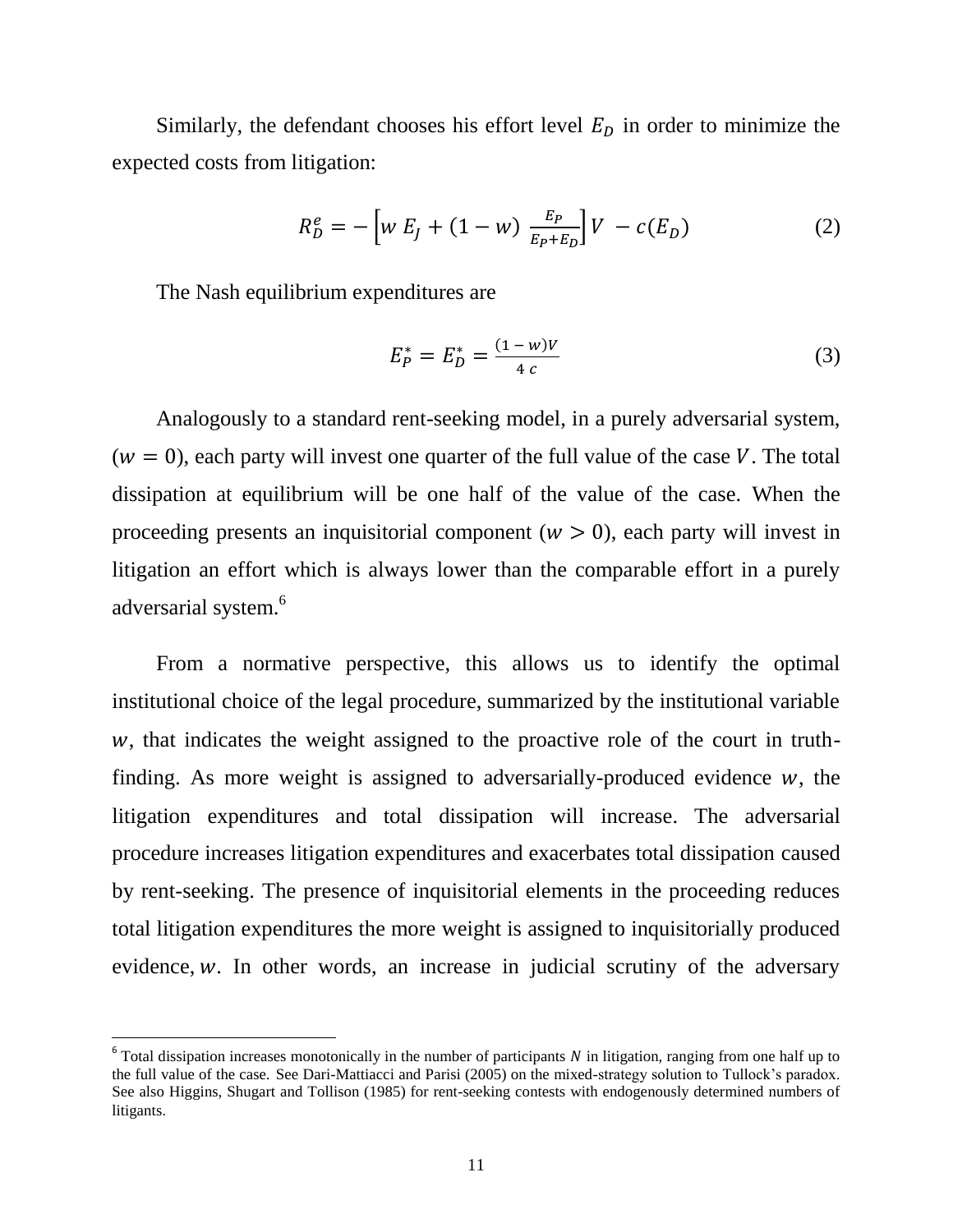discovery decreases litigation expenditures.<sup>7</sup> An analysis of comparative statics illustrates how the optimal weights placed on the adversarial and inquisitorial elements of the legal proceedings depend upon several factors, among which are the social relevance of the case under scrutiny, the degree of judicial inspection of the parties' evidence, the litigation investments, and the number of litigants involved in the litigation. In the case of multiple litigants, a higher level of *w* may reduce the level of dissipation created by litigation, since each party faces reduced private incentives to invest in litigation in light of the higher weight assigned to inquisitorially-produced evidence. The same holds true in the face of an increase in the private cost of discovery for the parties.

In real life, legal systems exhibit a mix of inquisitorial and adversarial elements in the proceedings. A rationale can be found in the comparative advantage of courts in truth-finding compared to litigants. In a purely adversarial proceeding, the parties' private incentive to produce evidence may be misaligned with the socially optimal incentives. In other words, as pointed out by Posner (1999), the adversarial system may end up producing too much or too little evidence from an efficiency point of view. In an inquisitorial proceeding, instead, a (benevolent) judge is incentivized to seek truth until the social marginal benefit of producing additional evidence equals the social marginal cost of producing it. Yet, parties may have a comparative advantage (and a greater interest) in accessing and producing information. Hence, a mix of inquisitorial and adversarial elements may be socially optimal and superior to a purely adversarial or purely inquisitorial legal system.

l

<sup>&</sup>lt;sup>7</sup> Not surprisingly, total discovery and litigation costs increase with the value of the case,  $m_A$ , assessed on the basis of adversarially-produced evidence.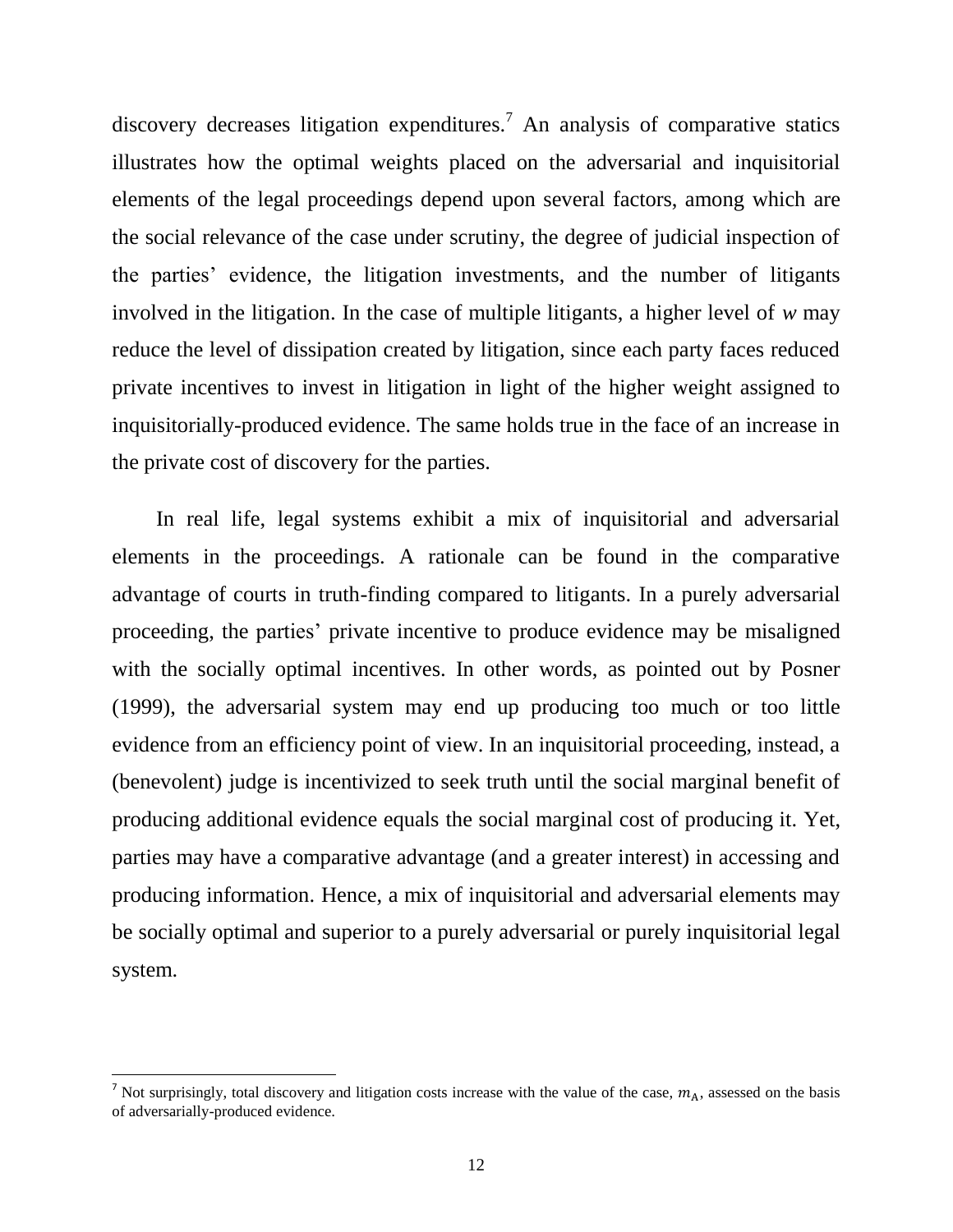The flip side of this analysis is that the higher litigation costs of the adversarial system make litigation less appealing. Litigation costs are like a tax. Considering the participation constraint, when parties invest more in equilibrium, they will also enter litigation less frequently. The analysis of the parties' incentives to engage in litigation can be carried out by extending Tullock's rent-seeking model to characterize the participation constraint of litigants. A prospective plaintiff will rationally file suit and initiate litigation if the expected return from litigation is non-negative, i.e.  $R_P^e \geq 0$ . Similarly, a prospective defendant will choose to enter litigation when the expected return from defending in court is higher than satisfying the plaintiff's claim, i.e.  $R_D^e \leq -V$ .

Within the analytical framework proposed above, the plaintiff enters litigation at equilibrium when:

$$
R_P^e = \left[ w E_J + (1 - w) \frac{E_P}{E_P + E_D} \right] V - c(E_P) > 0 \tag{4}
$$

Similarly, the defendant chooses to go to court at equilibrium only when the expected cost from litigation are lower than the payment  $V$  demanded by the plaintiff:

$$
R_{D}^{e} = -\left[w E_{J} + (1 - w) \frac{E_{P}}{E_{P} + E_{D}}\right]V - c(E_{D}) \leq -V
$$
 (5)

Interestingly, not all cases will drop out uniformly when litigation costs rise. The recent litigation literature has been exploring this question: what types of cases will be brought to litigation and actually litigated in one system versus the other?

#### **2.2 American Versus English Rule and the Efficient Selection of Cases**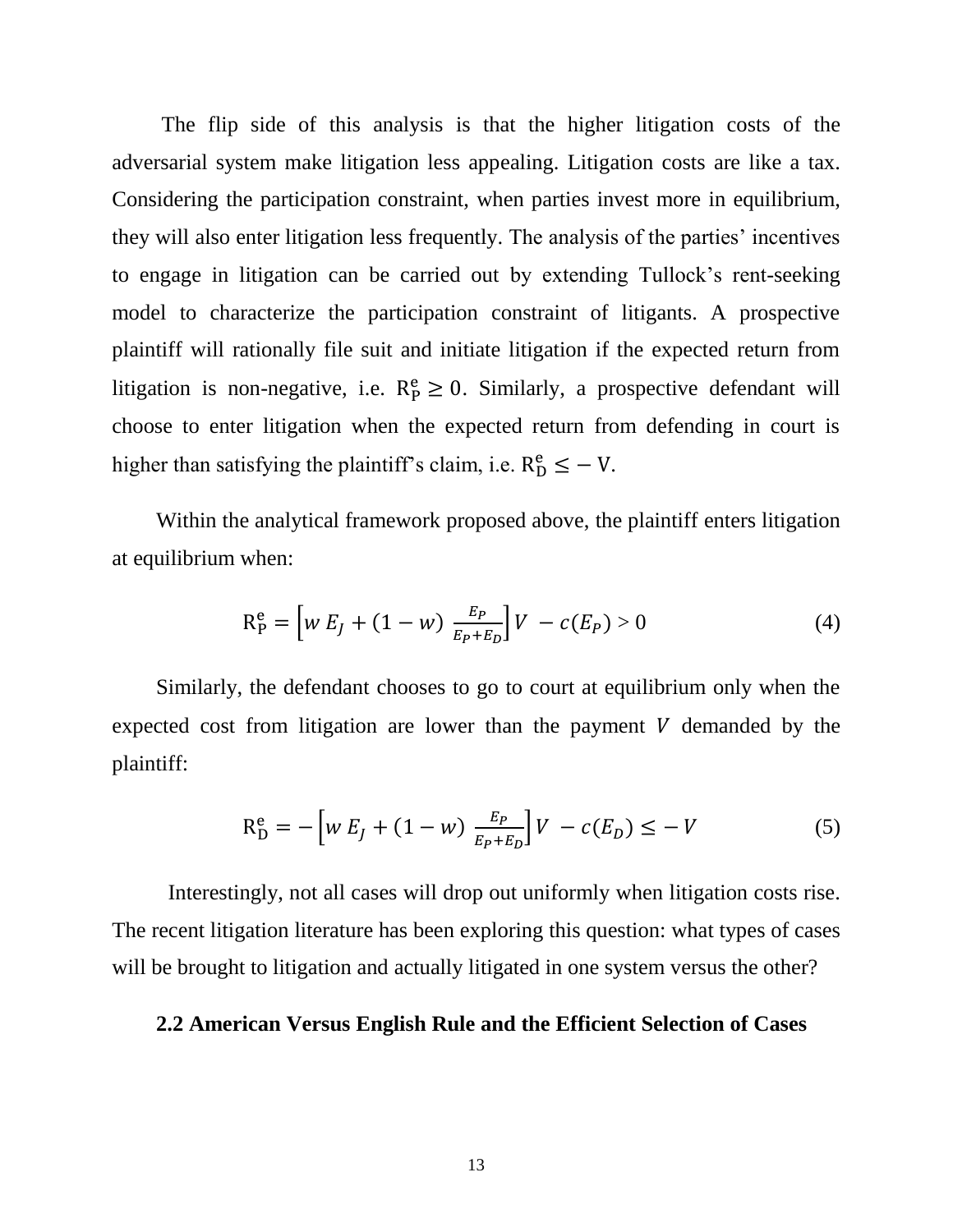An important factor that drives case selection is the application of the "English Rule" versus the "American Rule" with respect to legal fees. Under the "English Rule," the losing party pays not only his or her own expenses, but also the legal fees to the winning counter-part. Under the American Rule, each party instead pays for his or her own expenses regardless of who prevails in the suit.

Luppi and Parisi (2012) focus on the impact of alternative fee-shifting rules on the parties' litigation strategies and expenditures. Following Luppi and Parisi (2012), let us consider the following litigation context. A plaintiff suffers a loss  $V > 0$  caused by defendant. The plaintiff sues the defendant, who can raise a possible counterclaim at the trial, equal to  $L \geq 0$ . In the presence of asymmetric stakes, the plaintiff is awarded  $V$  by the defendant, when there is a decision in favor of the plaintiff and the defendant is awarded  $L$  by the plaintiff when there is a decision in favor of the defendant. The litigants face a dispute where *p* denotes the winning probability for the plaintiff and forms a rational expectation of the probability of success in litigation. The plaintiff and defendant invest in litigation effort levels  $E_p$  and  $E_p$ , respectively. The greater the litigation investment of each party compared to the other, the more likely that party will prevail in litigation. The probability the plaintiff wins the case is equal to  $p(E_p, E_p)$  and is modeled according to Tullock's contest-success function  $p(E_P, E_D) = \frac{E}{E_D}$  $\frac{E_P}{E_P+E_D}$ .

Under the American rule, each party is responsible for their own litigation costs, regardless of who prevails at trial. Analytically, plaintiff and defendant invest in litigation efforts in order to maximize their expected return from litigation:

$$
R_P^e = p(E_P, E_D) V - (1 - p(E_P, E_D)) L - E_P
$$
 (6)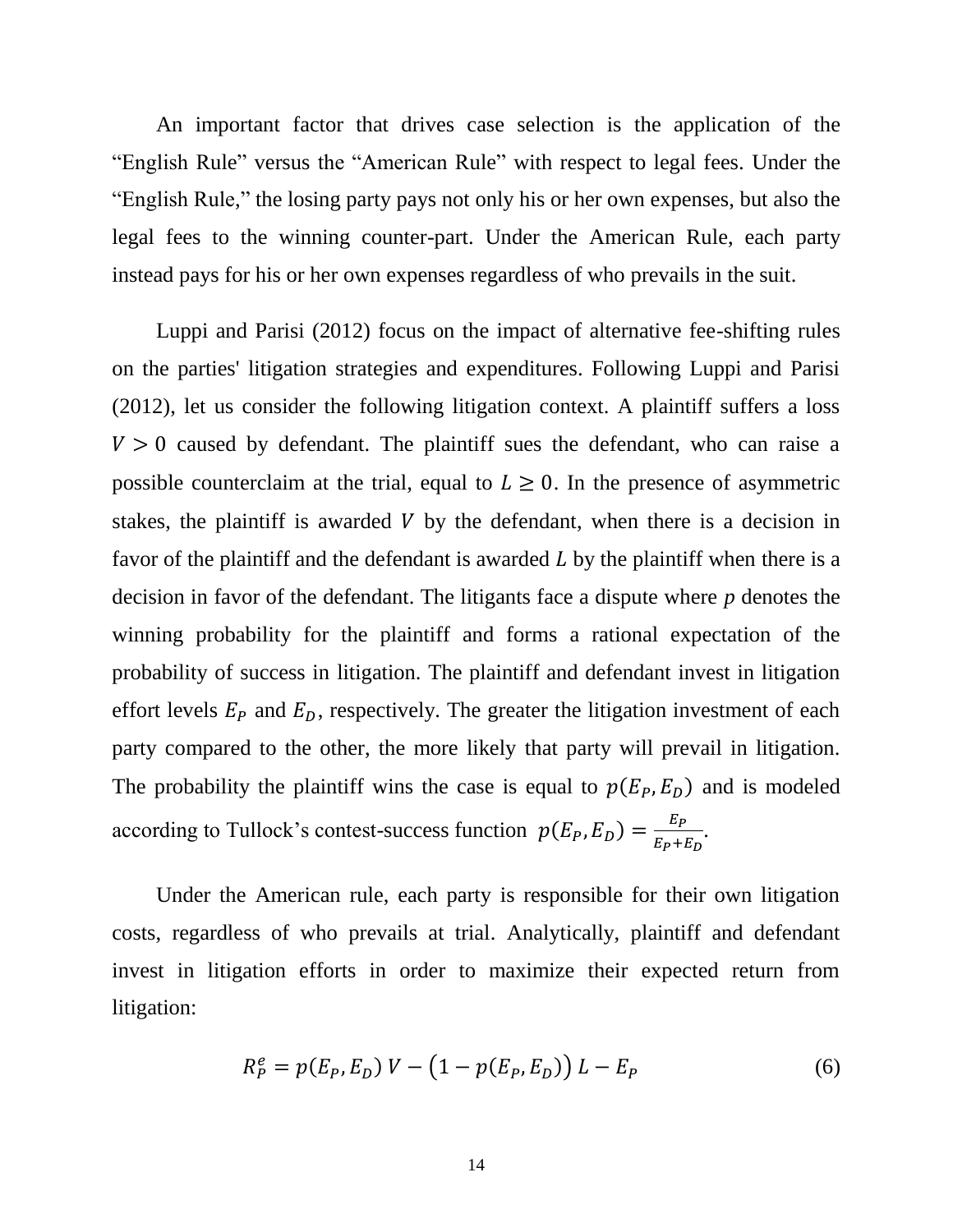$$
R_D^e = (1 - p(E_P, E_D)) V - p(E_P, E_D) L - E_D
$$
 (7)

subject to the participation constraints that expected litigation returns are nonnegative, i.e.  $R_P^e \ge 0$  and  $R_D^e \ge 0$ .

Under the English rule, the prevailing party receives compensation from the losing party for at least a fraction of the litigation costs incurred. Analytically, the winning party receives a fraction, denoted by  $a$ , of the litigation costs incurred and a fraction, denoted with b, of the total value of the case, equal to  $V + L<sup>8</sup>$  Under the English rule, parties invest in litigation efforts in order to maximize their expected returns from litigation:<sup>9</sup>

$$
R_P^e = p(V + b(V + L) + aE_P) - (1 - p)(L + b(V + L) + aE_D) - E_P
$$
 (8)

$$
R_D^e = (1 - p)(V + b(V + L) + aE_P) - p(L + b(V + L) + aE_D) - E_D
$$
 (9)

subject to the participation constraints that expected litigation returns are nonnegative, i.e.  $R_P^e \ge 0$  and  $R_D^e \ge 0$ .

Unsurprisingly, under this set-up, equilibrium litigation efforts are higher under the English rule than under the American rule. However, higher litigation efforts cause a reduction of litigation rates for the same type of cases. While cases characterized by ratio  $V/L$  equal to 3 can lead to litigation under the American rule, the ratio  $V/L$  required to generate litigation under the English rule has a value of  $k > 3$ . This implies that at equilibrium, litigation rates and total expected litigation costs decrease in the range  $3 \leq V/L < k$  under an English rule.

 $\overline{a}$ 

 $8$  This explicit formulation is motivated, because in jurisdictions adopting the English rule, courts liquidate litigation costs on the basis of the fees established by the professional bar associations, computed according to the value of the case and the actual litigation costs (reflected by the number of hearings and motions filed, etc.).

<sup>&</sup>lt;sup>9</sup> For clarity, the dependence of the probability function *p* on  $E_p$  and  $\overline{E_p}$  is omitted throughout the text.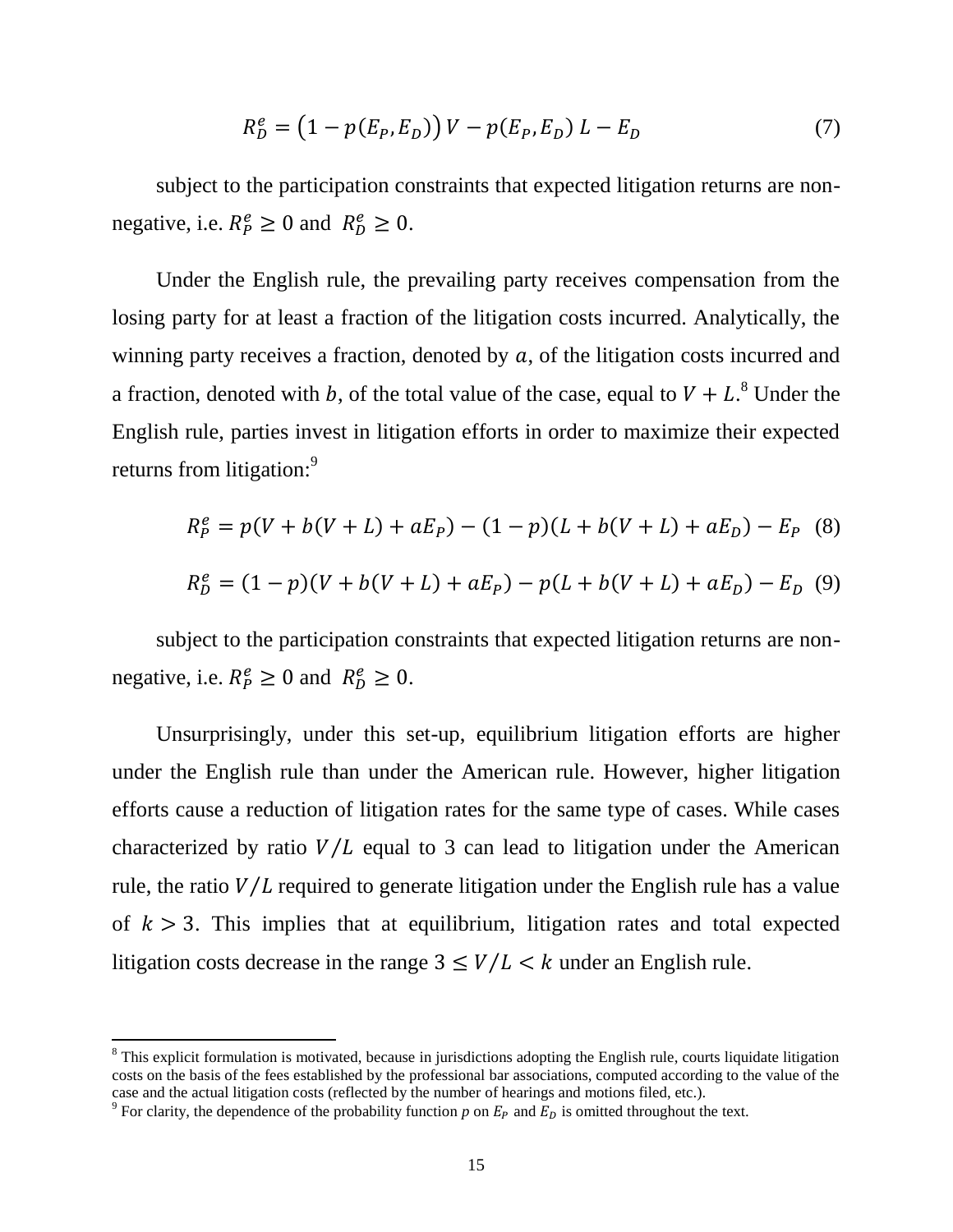Fee-shifting rules affect case selection beyond the differences in litigation rates.<sup>10</sup> Luppi and Parisi (2012) show that under the American rule parties litigate only cases with a very low probability of success and high stakes, whereas the opposite occurs under the English rule, where parties litigate only cases with a high probability of success and low stakes. Luppi and Parisi (2012) show that different procedural rules, such as fee-shifting rules, produce different case selection. In turn, different fee-shifting rules may cause different paths of evolution of judgemade law in common law systems.



*Figure 1 – Case selection: American vs. English rule (Luppi and Parisi, 2012)*

To better appreciate this result, Figure 1 (Luppi and Parisi, 2012) plots the

 $\overline{\phantom{a}}$ 

<sup>&</sup>lt;sup>10</sup> See also Priest (1977), Priest and Klein (1984), Fon and Parisi (2003), Fon, Parisi and Depoorter (2005) for early work on case selection in common law.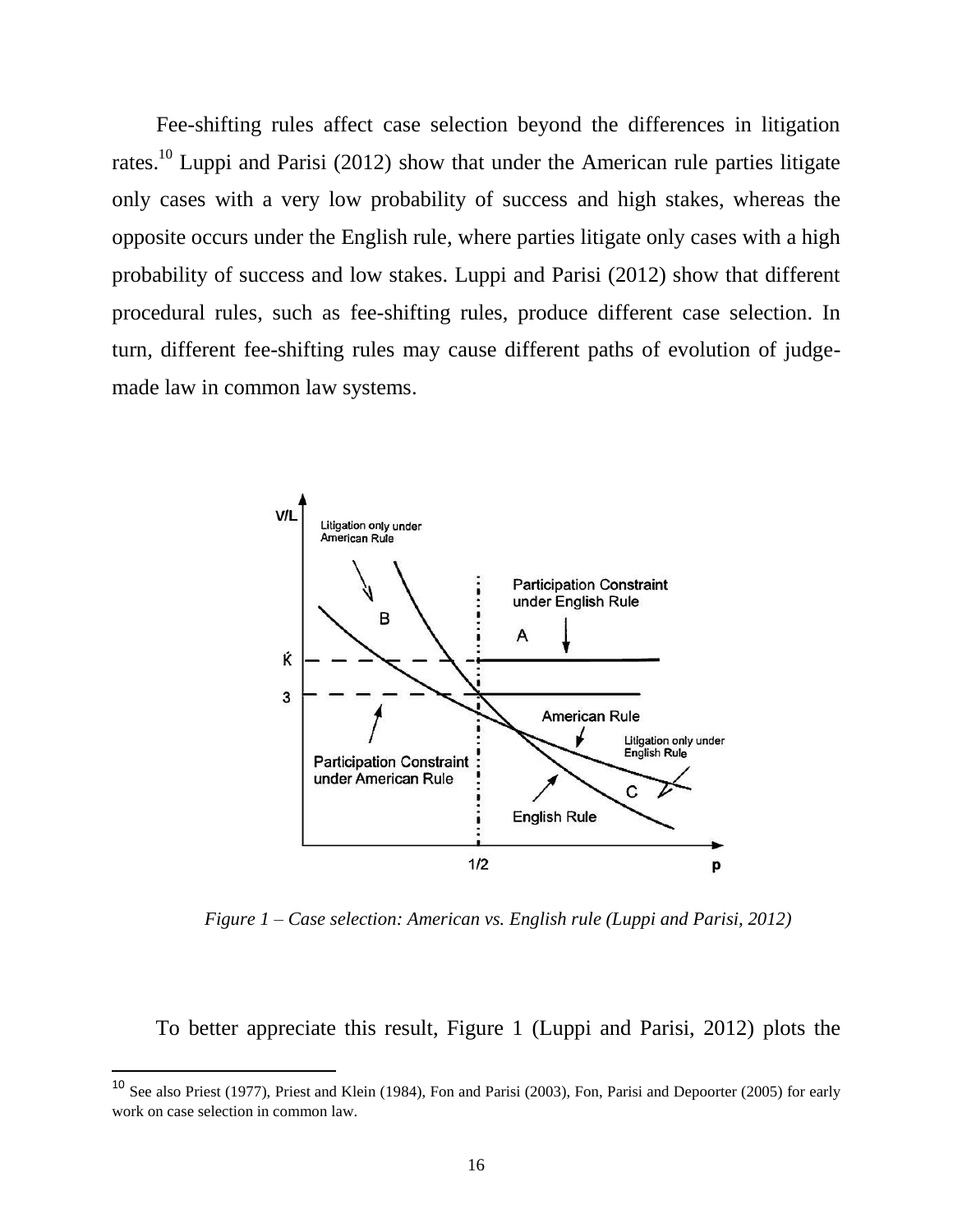break-even litigation hyperbolas, identifying the pair  $(\frac{V}{I})$  $\frac{a}{b}$ , p) along which parties have a zero return from litigation, and participation constraints under the American rule and the English rule. The break-even litigation hyperbola have different curvatures and slopes under the English and American rules, due to the difference in litigation costs caused by the two fee-shifting rules. Break-even litigation hyperbolas are flatter under the American rule than under the English one.

Not surprisingly, cases characterized by higher probability of success are more likely to be filed under both fee-shifting rules, compared to cases with a lower probability of success. These cases are identified by region *A* in Figure 1 and will be filed under both the American and English rules. The selection of cases in regions *B* and *C* is affected by the fee-shifting rule. Cases in region *B*, located in the north-west quadrant of Figure 1, will be filed only under the American rule. Cases in region B present a low probability of success, but high stakes. By contrast, cases in region *C*, located in the south-east quadrant of Figure 1, are characterized by a high probability of success, but low stakes. Those cases will only be filed under the English rule.

Dissipation of resources caused by litigation is higher under an American rule, consistently with Tullock's predictions. This can be intuitively explained by looking at the selection of cases under the two fee-shifting rules. While cases with high merits located in region *C* are not filed because of the incidence of nonrecoverable litigation costs under the English rule, cases with low merit located in region *B* are filed under the American rule. Intuitively, cases in Region *B* are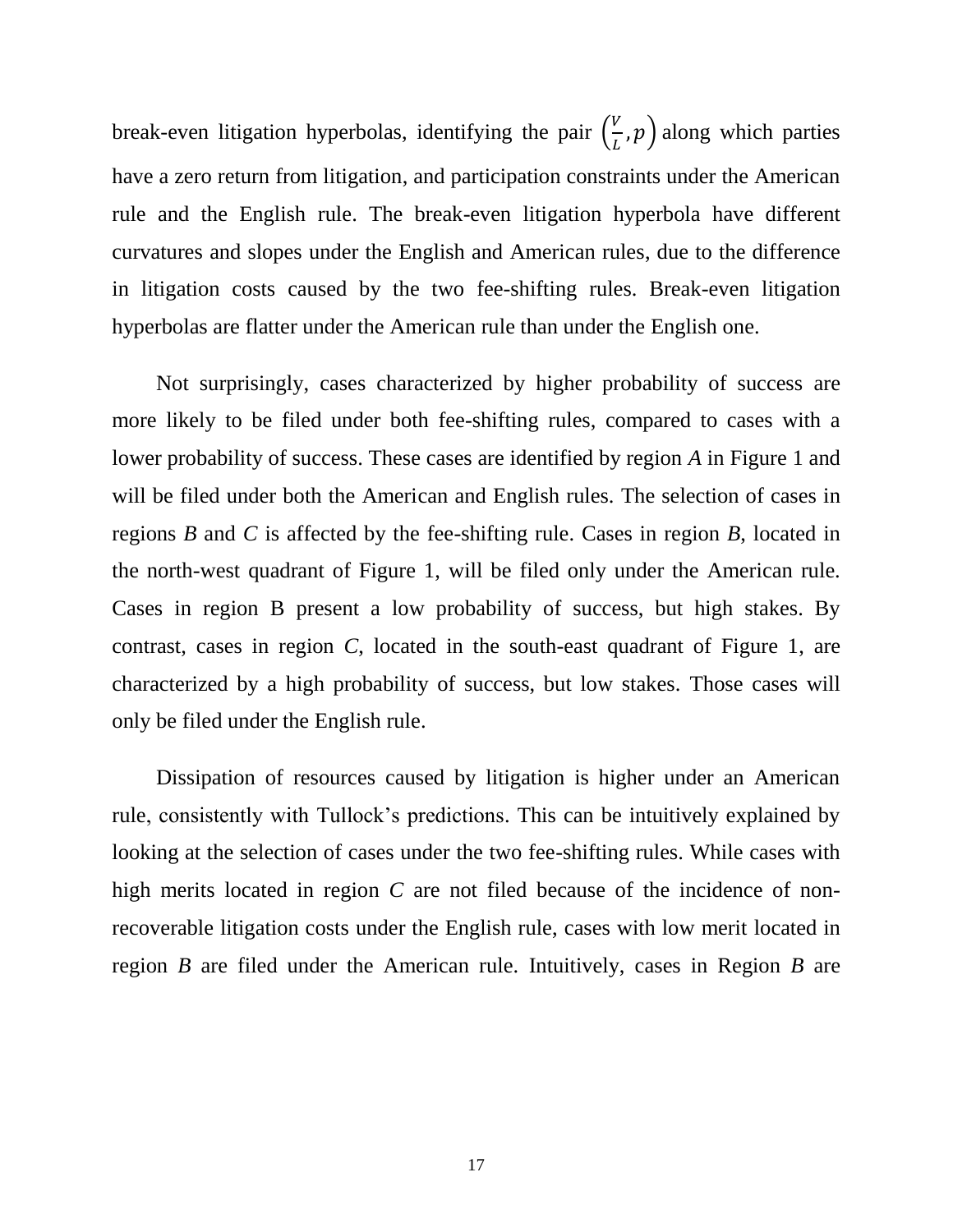brought to court, despite the low probability of success, because the plaintiff will not compensate the defendant for litigation costs if he loses the case.<sup>11</sup>

For litigation to occur, defendant's participation constraint should also be satisfied. Defendant should prefer to litigate rather than paying the requested settlement amount. Carbonara, Parisi and Von Wangenheim (2015) have recently contributed to this trend of the literature to show how the merit of the case, the effectiveness of legal expenditures, and the amount of recoverable legal fees under the English rule,<sup>12</sup> affect parties' litigation expenditures and their decisions to litigate. Contrary to the prevailing results, Carbonara, Parisi and Von Wangenheim (2015) identify a hidden virtue of the English rule over the American rule, showing that an increase in fee-shifting may reduce total litigation costs and lead to a desirable sorting of socially valuable litigation.

To illustrate the results put forth by Carbonara, Parisi and Von Wangenheim (2015), let us consider a sequential game in which the plaintiff decides whether to file the case, after which the defendant chooses whether to enter litigation or to pay the award  $V$  to the defendant. If both parties enter litigation ("litigation stage"), they decide their effort levels in a simultaneous Tullock-Katz game. The probability that the plaintiff wins the case is modeled following Farmer and Pecorino (1999), and is given by  $(E_P, E_D) = \frac{m E_P^r}{r F + m}$  $\frac{m E_p}{E_b^r + m E_p^r}$ , where *m* is the merit of the

 $\overline{a}$ 

 $11$  See Tullock (1997, 2004, 2005, p. 441, for the plaintiff's externality under the American rule. According to Fon and Parisi (2009) and Luppi and Parisi (2012, 2015), the selection of different cases under different fee-shifting rules leads to different paths of evolution of judge-made law. Once adjudicated, these cases will generate a negative flow of precedents, leading to a reduced likelihood of success of similar cases in the future. Region B may lead to bubbles of litigation, generating contractionary trends under the American rule, not otherwise observed under the English rule. On the contrary, cases in region *C* will more likely generate a flow of positive precedents and adjudication of these cases will lead to the consolidation of judge-made rules. Region C will more likely foster consolidation of remedies and a greater stability of legal protection under the English rule.

 $12$  Any legal system using the English rule sets limitations on the amount of recoverable legal fees on the basis of the reasonableness and proportionality of the expenditures for the assertion and defense of the legal rights in question. See also Bungard (2006).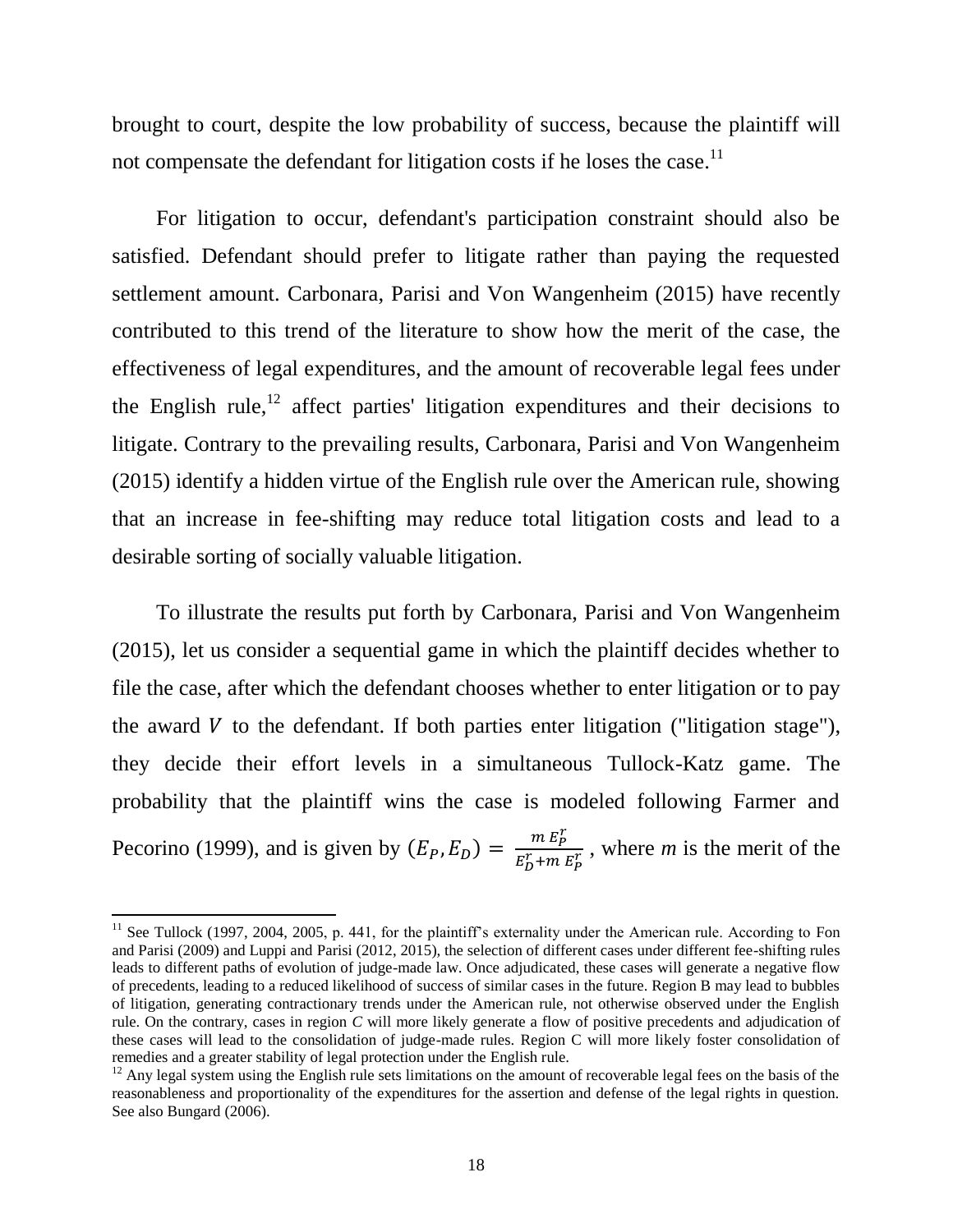case, and *r* represents the effectiveness of legal expenditures. The analysis proceeds backward starting from the "litigation stage".

Analytically, under the American Rule, the plaintiff and the defendant invest in litigation efforts to maximize their expected returns from litigation:

$$
R_P^e = \pi V - E_P \tag{10}
$$

$$
R_D^e = -\pi V - E_D \tag{11}
$$

By considering limited fee-shifting, under the English Rule, the losing party has to cover the winning party's expenditures up to a given threshold, the feeshifting limit, denoted by *d*. Parties invest in litigation efforts to maximize their returns from litigation:

$$
R_P^e = \pi (V - ma x \{0, E_P - d\}) - (1 - \pi)(E_P + min \{E_D, d\})
$$
\n(12)

$$
R_D^e = \pi (-V - E_D - min\{E_P, d\}) - (1 - \pi) max\{0, E_D - d\}
$$
\n(13)

The results from the equilibrium expenditures show that an increase in the fee-shifting limit, *d*, leads to a continuous shift from the American Rule (*d=0*) - under which both parties choose equilibrium investment-levels above the upper limit (i.e.,  $E_p$ ,  $E_p > d$ ) -- to the English Rule (*d* unlimited) -- under which both parties choose equilibrium investment-levels below the upper limit (i.e.,  $0 <$  $EP, ED < d$ ).

Besides reducing overall litigation costs, the English Rule has another effect, that of optimally sorting the cases brought to courts. By analyzing the earlier stage of the game where parties choose whether to enter litigation, the results show that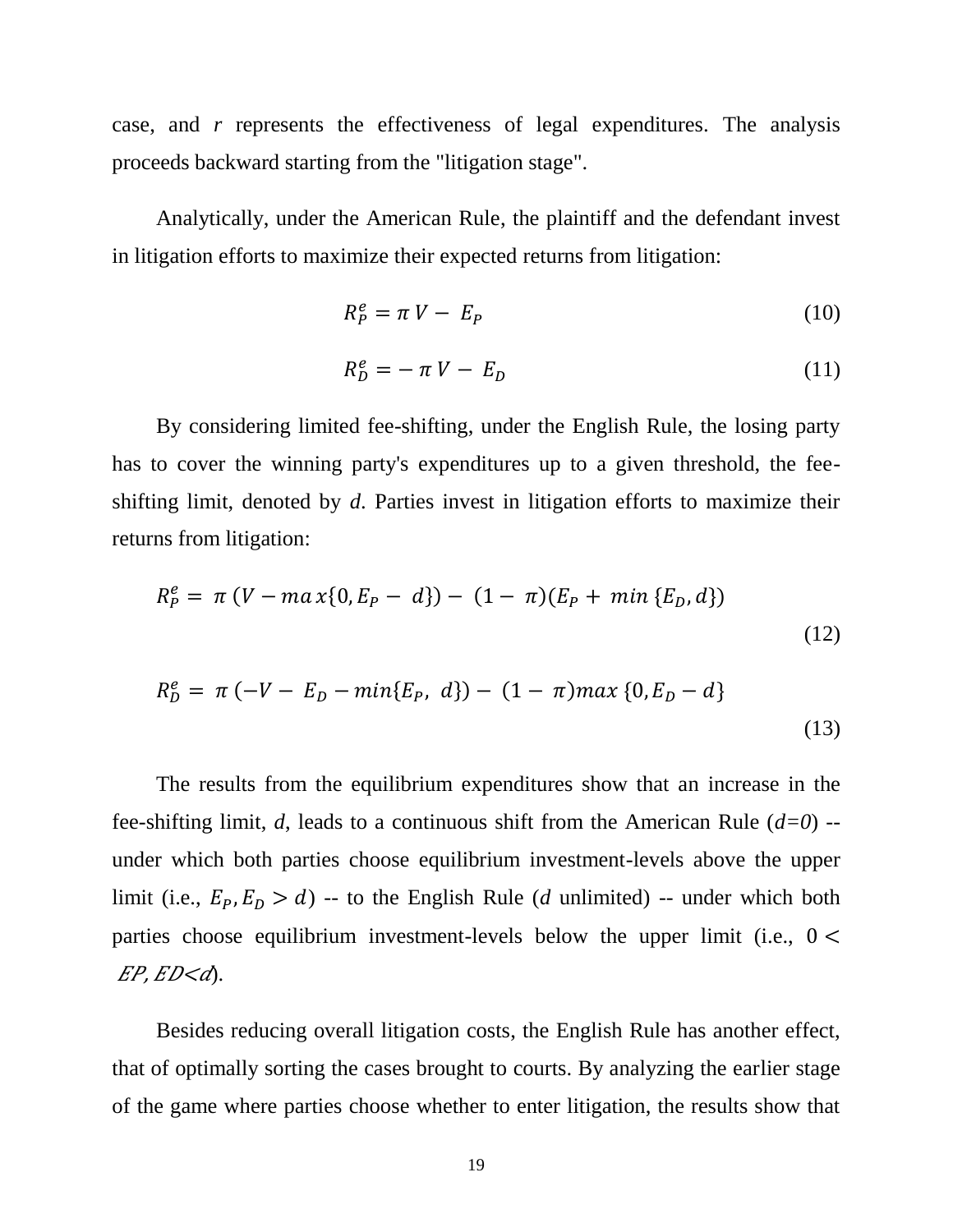under the English Rule, an increase in the amount of recoverable legal fees generates a crowding-out effect of two less desirable categories of cases: frivolous cases characterized by very low merits, and strong cases with very high merit. For the first group of cases, plaintiff's participation constraint is violated and cases are not filed. For the second group of cases, defendant's participation constraint is violated and cases are settled. Litigation persists in the medium range, where parties' claims have comparable merits and where adjudication and legal precedents have the additional social benefit of reducing legal uncertainty. The adoption of the loser-pays principle hence reduces the wedge between the private and social incentives to litigate, promoting the adjudication of meritorious claims and counter-claims cases, where the existing law is either unsettled or ambiguous.

Additionally, increasing the cap on recoverable legal fees decreases the defendant's incentives to litigate more than it does the plaintiff's. Hence, this decreases the total number of cases contested, but increases average expenditures in those cases that do end up being litigated. From a rent-seeking point of view, the English rule can be seen as a contest where the winner receives compensation also for his own rent-seeking expenditures. Left alone, this would of course generate infinite expenditures. If by winning the rent-seeking contest, you were also reimbursed for your rent-seeking expenditures, you would see an escalation of effort toward infinity with a resulting Tullock paradox. This explains why legal systems that use the English Rule put a cap on recovery of expenses.

But most interesting is that under the English Rule, cases drop out at the two extremes: frivolous cases and strongly meritorious cases. The cases that remain in litigation are those that have balanced merits, and those are the cases that, from a social point of view, the society wants to see litigated, in order to promote clarity and certainty in the law. Frivolous cases should not be filed, and strong cases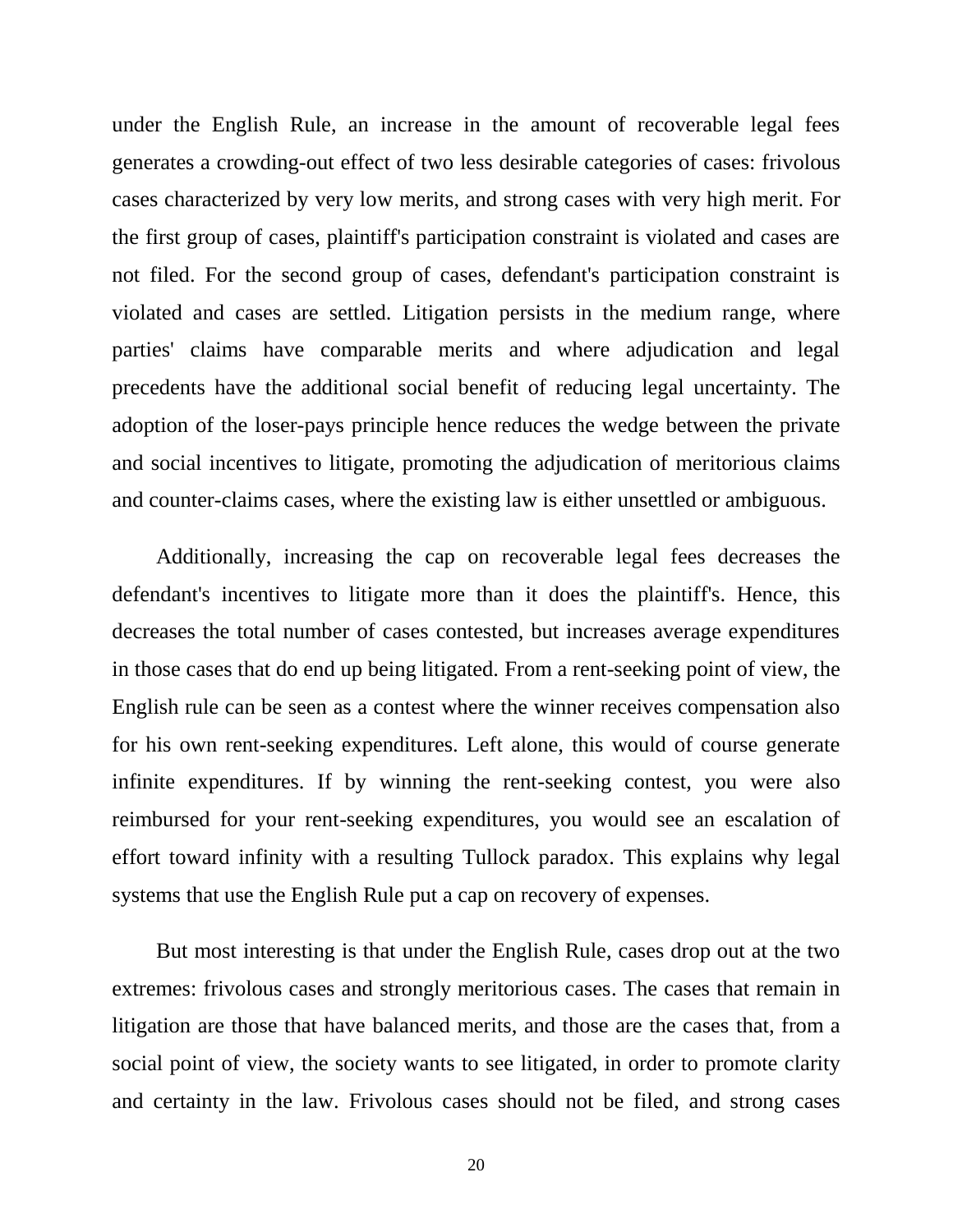should be settled without litigation The English Rule creates this desirable selection effect.

#### **2.3 Napoleon Was Right: A Case For The Civil Code**

Equally controversial was Tullock's (1988) booklet entitled "*Defending the Napoleonic Code over the Common Law*" and "*Why I Prefer Napoléon*" (in "*The Case Against the Common Law*", published by the Locke Institute in 1997). There, Tullock suggested that, because of the nature of the common law, and its distinction between narrow holdings and dicta, the common law can only develop very tight, narrow rules. Likewise, the regulations that complement the common law tend to be very specific and narrow, tailoring to special interest groups. Narrow rules, then, are like small boats in the ocean.

The rules that are produced for civil codes, conversely, are broad and general in application. They are like large ships. In this metaphor, special-interest pressures on law function as waves. The small boat can be pushed around very easily by the waves, but the large ship remains more stable. It is much harder to manipulate lawmakers at the general level than it is to manipulate them at the narrow level through special interest pressures.

Accordingly, code provisions are very general, and thus can resist special interest pressures better than the narrow rules of the common law system. This stability of the civil code is supported by history: the 1804 Napoleonic Code is still in force in France, and the 1900 German Code is still in force in Germany. Conversely, special interest regulation changes quickly and abruptly. All it takes is a new special interest group with better power and a better ability to overcome collective action problems, and the special interest regulation is up for change.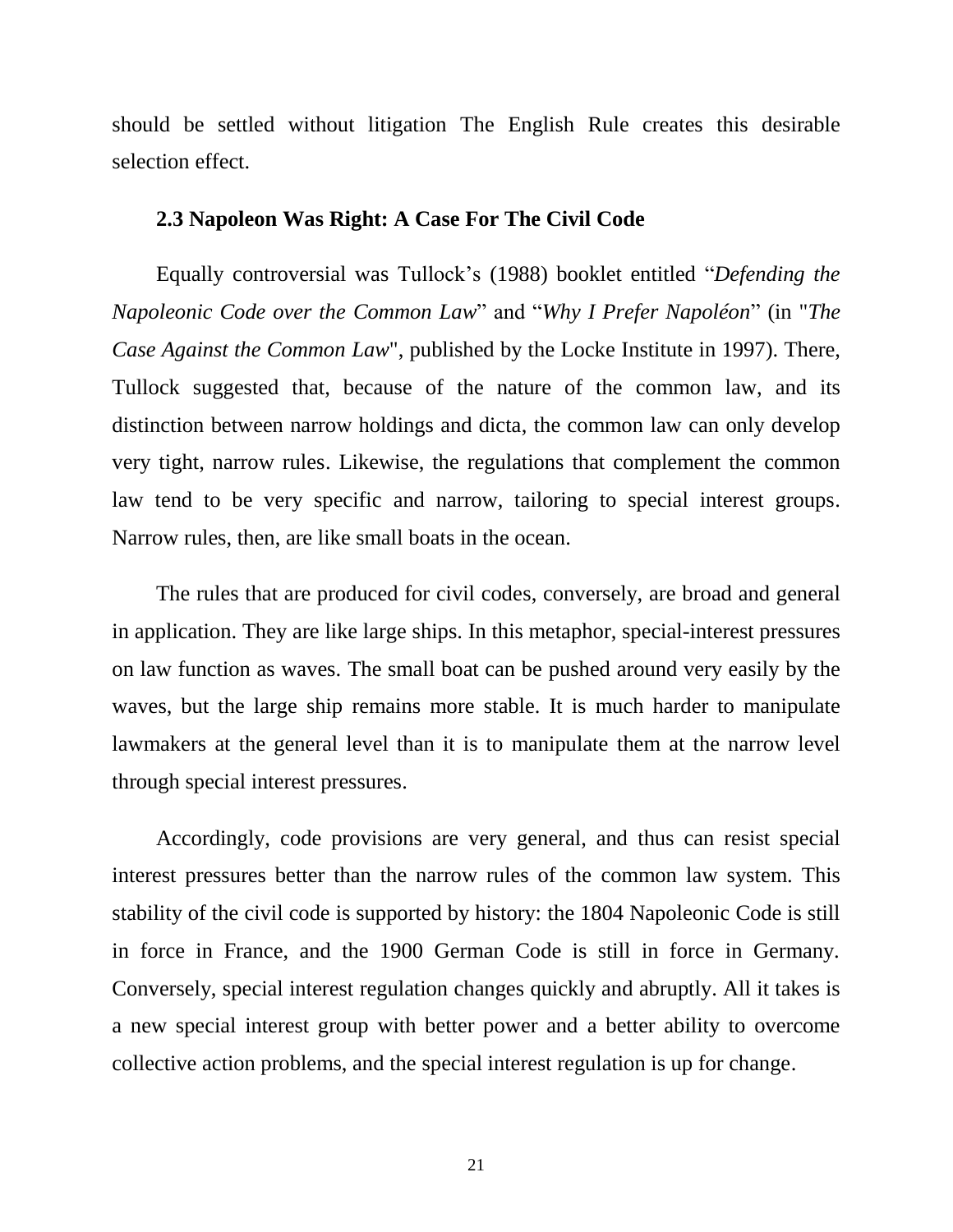# **3. Concluding Remarks**

It was not until the 21st Century that Gordon Tullock's approach to law and economics has been really understood. Although he began as an isolated voice in academia, Tullock's foundational work has given origin to a new methodological perspective in law and economics. There is still not much emphasis on Gordon Tullock's work in the standard law and economics scholarship, and this is probably because he proposed a methodological shift that was unfamiliar to neoclassical economics scholars. He was not attacking any of the *results* of the Chicago School or the Yale School. Instead, he was attacking their *methodologies.* Tullock thus laid the foundations for a completely different way of thinking about legal and institutional design: the "functional" approach, which now characterizes much of the new scholarship of the Virginia school of law and economics.

## **References**

Bungard, B.C. (2006). Fee! Fie! Foe! Fum!: I Smell the Efficiency of the English Rule: Finding the Right Approach to Tort Reform. 31 *Seton Hall Legislative Journal* 1–64.

Calabresi, G. (1991). The Pointlessness of Pareto: Carrying Coase Further. 100 *Yale Law Journal* 1211-1237.

Carbonara, E., Parisi, F. & Von Wangenheim, G. (2012). Rent-Seeking and Litigation: The Hidden Virtues of the Limited Fee Shifting. *Review of Law and Economics* 11.2 (2015): 113- 148.

Dari-Mattiacci, G., & Parisi, F. (2005). Rents, dissipation, and lost treasures: Rethinking Tullock's paradox. *Public Choice*, 124, 411-422.

Farmer, A., & Pecorino, P. (1999). Legal expenditure as a rent-seeking game. *Public Choice*, 100(3-4), 271-288.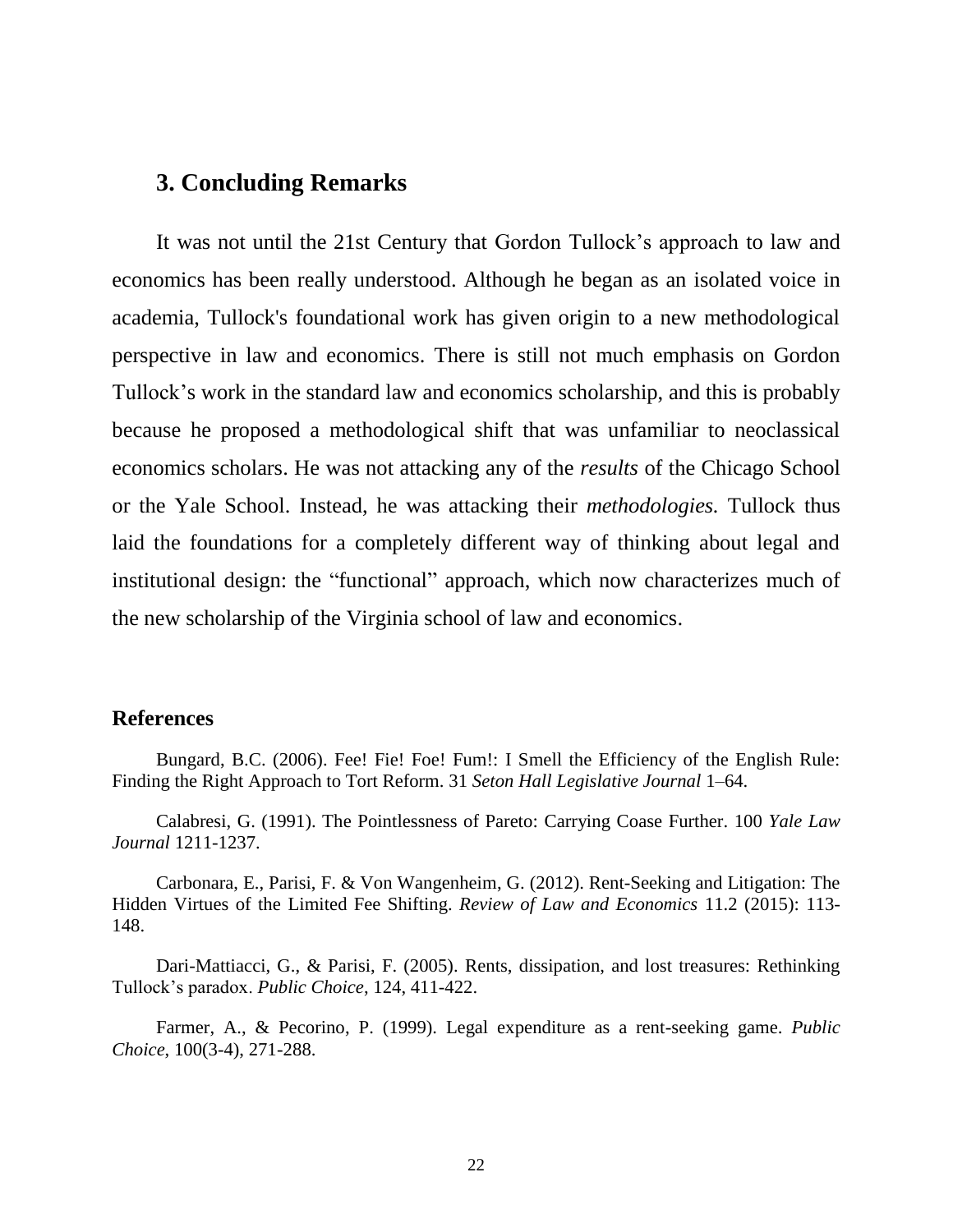Fon, V., & Parisi, F. (2003). Litigation and the evolution of legal remedies: A dynamic model. *Public Choice*, 116, 419-433.

Fon, V., & Parisi, F. (2009). *The Economics of Lawmaking*. Oxford University Press.

Fon, V., Parisi, F., & Depoorter, B. (2005) Litigation, judicial path-dependence, and legal change" 20 *European Journal of Law and Economics* 43-56.

Higgins, Richard S., William F. Shughart II, and Robert D. Tollison. Efficient rents, free entry and efficient rent seeking. *Public Choice* 46.3 (1985): 247-258.

Luppi, B. & Parisi, F. (2012). Litigation and Legal Evolution: Does Procedure Matter?" *Public Choice,* 152, 181-201.

Luppi, B. & Parisi, F. (2015). Rent-Seeking in the Law, pp. 293-307 in R. Congleton and A. Hillman (eds.), Companion to Rent-Seeking, Springer.

Posner, R. A. (1999). An economic approach to the law of evidence. Chicago Working Papers in Law & Economics No. 66 (2nd Series).

Posner, R. A. & Parisi, F. (1999). Analisi Economica del Diritto Privato e Commerciale: Una Rassegna, 34 Biblioteca delle Libertà 3-32.

Priest, G. L. (1977). The Common law process and the selection of efficient rules. *Journal of Legal Studies*, 6, 65-82.

Priest, G. L., & Klein, B. (1984). The selection of disputes for litigation. *Journal of Legal Studies*, 13, 1-55.

Parisi, F. (2002). Rent-seeking through litigation: Adversarial and inquisitorial systems compared. *International Review of Law and Economics*, 22,193-216.

Rowley. C. (2012). The intellectual legacy of Gordon Tullock. *[Public Choice](http://link.springer.com/journal/11127)*, 152(1), 29- 46

Tullock, G. (1980a). *Efficient Rent-Seeking*. In J.M. Buchanan, G. Tollison & G. Tullock, Toward a Theory of the Rent-Seeking Society, 97-112. College Station: Texas A&M University Press.

Tullock, G. (1980b). *Trials on Trial: The Pure Theory of Legal Procedure*, New York: Columbia University Press.

Tullock, G. (1988). *Defending the Napoleonic Code over the Common Law*, in Stuart S. Nagel (ed.), Research in Law and Policy Studies, 2, 2-27.

Tullock, G. (1997). *The Case Against the Common law*. The Blackstone Commentaries, Fairfax: Locke Institute.